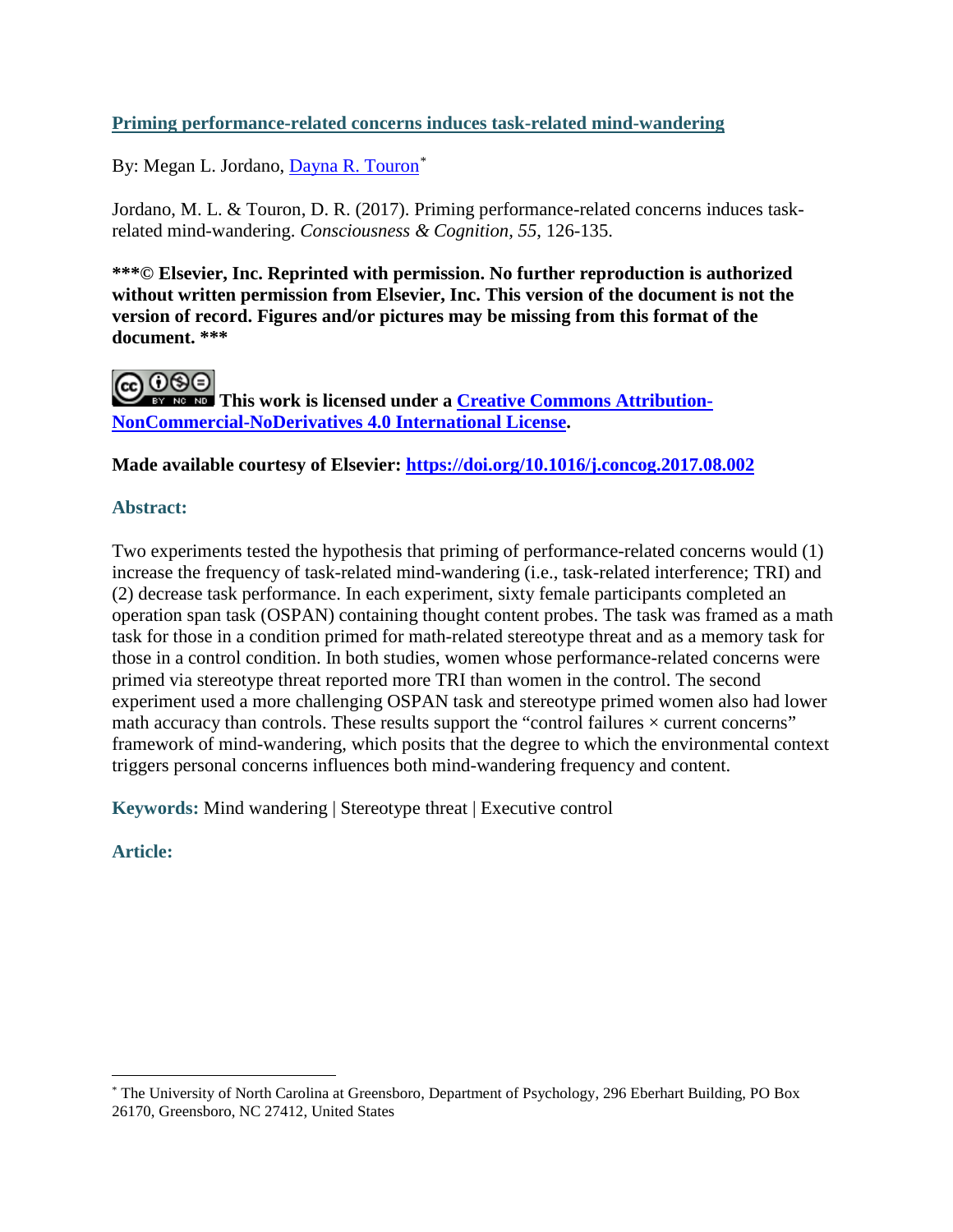## **1. Introduction**

Everyone has experienced starting a task, such as reading a journal article, only to find later that their thoughts have drifted to something else. Mind-wandering can involve intrusive thoughts that are somewhat related to the current task (e.g., "This article is confusing. I'm struggling to understand it."), which is known as task-related interference (TRI). Other times the intrusive thoughts are completely unrelated to the task (e.g., "I'm getting hungry. What should I make for dinner?"), which are called task-unrelated thoughts (TUTs). TUTs have been the primary focus of mind-wandering research whereas mind-wandering about task performance is less wellstudied (McVay, Meier, Touron, & Kane, 2013). It has been proposed that the degree to which one's environmental context triggers one's current concerns influences the *frequency* and *content* of one's mind-wandering experiences (McVay & Kane, 2010). The current studies examine the effect of priming personal, performance-related concerns on mind-wandering (particularly TRI) as well as task performance.

## **2. Variations in frequency and content of mind-wandering**

Mind-wandering occurs frequently with younger adults, on average, spending one third to one half of their daily lives thinking about something other than their current task (Kane et al., 2007; Klinger & Cox, 1987-1988; McVay, Kane, & Kwapil, 2009). Mind-wandering is even more frequent during laboratory tasks (Jackson & Balota, 2012; McVay et al., 2013). The frequency of mind-wandering varies among individuals, with individuals with lower executive control abilities mind-wandering more often (Kane et al., 2007; McVay & Kane, 2009, 2012a, 2012b) than those with higher executive control abilities.

There are contrasting theories explaining the relationship between mind-wandering and executive control. One perspective posits that mind-wandering requires executive resources (Smallwood & Schooler, 2006). Individuals experience fewer TUTs during tasks with greater cognitive loads (Antrobus, 1968; Teasdale et al., 1995). Additionally, in-the-moment TUT reports predict performance errors on the ongoing task (Smallwood et al., 2004) and individual differences in executive control abilities are positively correlated with TUT frequency on simple tasks (Levinson, Smallwood, & Davidson, 2012). This suggests that individuals with more executive control resources use their additional resources to engage in mind-wandering.

However, other theories of mind-wandering propose that we use our executive resources to prevent mind-wandering experiences. According to the "control failures x current concerns" framework of mind-wandering proposed by McVay and Kane (2010), off-task thoughts are continuously and automatically generated in response to cues in one's environment, and we use executive control resources to prevent these off-task thoughts from entering into conscious awareness. Mind-wandering is therefore believed to result from an interplay between one's executive control abilities, one's motivation to prevent off-task thoughts from entering consciousness, and the degree to which the environmental context primes one's current concerns. There is evidence supporting this perspective. Individual differences in TUT frequency are positively correlated with control abilities on simple tasks (Levinson et al., 2012). Furthermore, frequency of TUTs predicts performance deficits on more attention- demanding tasks (McVay & Kane, 2009; McVay et al., 2009; Smallwood et al., 2004) as well as executive control attempts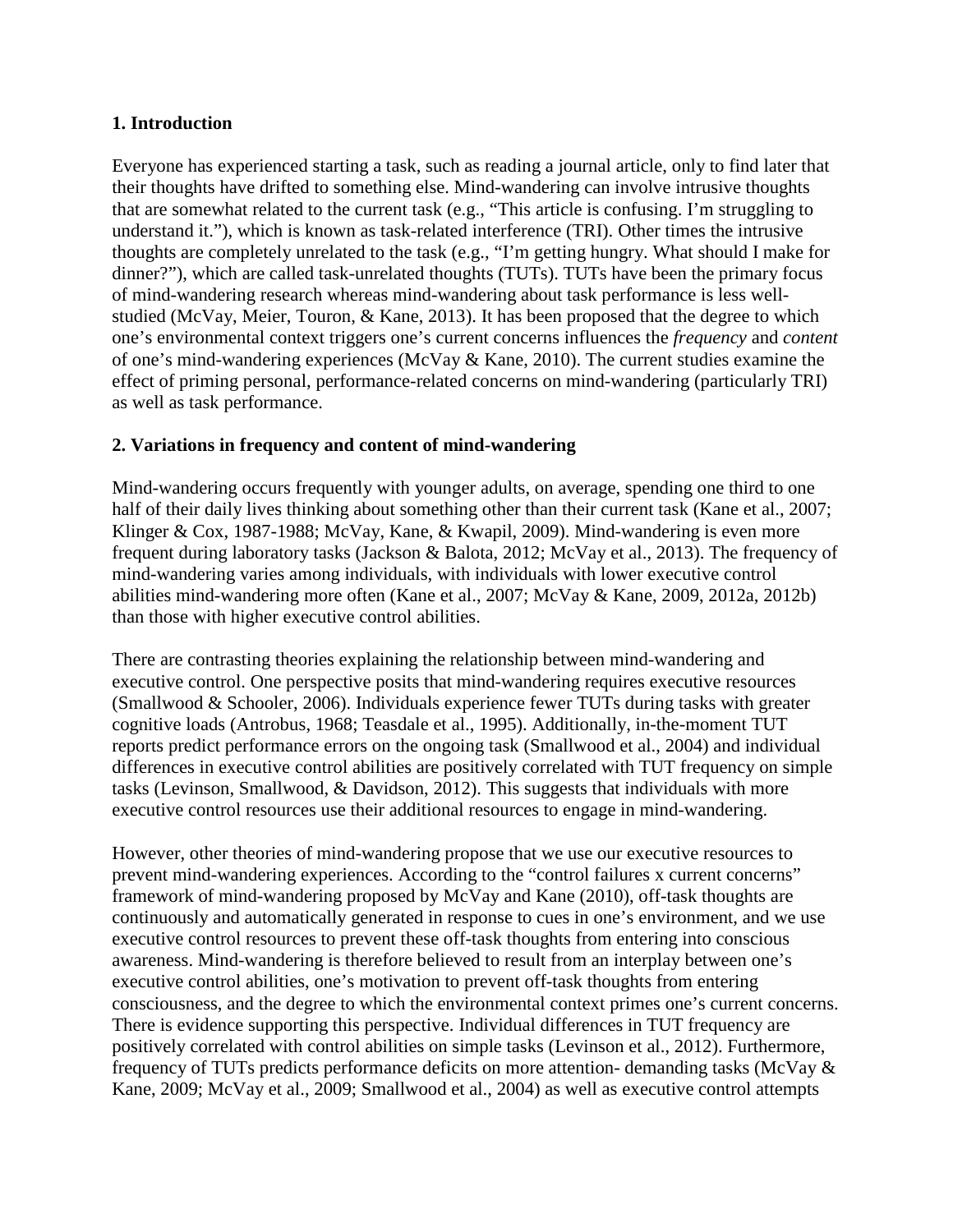on ongoing, everyday tasks (Kane et al., 2017). Finally, individuals with greater executive control suffer as much as those with lower control in terms of task performance when they engage in mind-wandering (McVay & Kane, 2012a, 2012b). These outcomes suggest that, rather than using our executive control resources to engage in mind-wandering, we may instead use them to try to prevent mind-wandering when the ongoing task is difficult.

In addition to offering predictions regarding the frequency of mind-wandering, the "control failures x current concerns" framework can also predict the content of mind-wandering experiences. As mentioned, mind-wandering can be about things completely unrelated to the task (TUTs) or about concerns that are somewhat related to the task, such as evaluating one's task performance (TRI). TRI differs conceptually from TUTs because they are task-related. However, TRI experiences are not quite on-task or directly about responding appropriately to the task stimuli and task demands. Although TRI is distinguishable from TUTs, many researchers consider TRI to be a variety of mind-wandering, given that TRI and TUTs are similarly associated with in-the-moments performance deficits (McVay & Kane, 2009; McVay et al., 2013; Mrazek et al., 2011; Smallwood, O'Connor, & Heim, 2005). Research conducted on the default mode network (DMN), a brain network that is active when individuals are at rest, has revealed that TUTs are associated with higher levels of DMN recruitment and on-task thoughts with lower levels of DMN recruitment. While TRI is not associated with as much DMN recruitment as TUTs, both TRI and distraction due to external environmental stimuli are associated with more DMN recruitment than on-task thoughts (Gonçalves et al., 2017). Given these findings, we also characterize TRI as a type of mind-wandering. TRI has been studied less frequently than TUTs and the thought probes used in many mind-wandering studies do not include TRI as a response option. Participants in these studies may therefore misclassify their TRI experiences as being on-task. In laboratory studies that have included TRI as a thought probe response option, younger adults report more TUTs, relative to both their TRI and TUTs by older adults, whereas older adults report more TRI, relative to both their TUTs and TRI by younger adults (Frank, Nara, Zavagnin, Touron, & Kane, 2015; Giambra, 1989; Grodsky & Giambra, 1990; Jackson & Balota, 2012; Krawietz, Tamplin, & Radvansky, 2012; McVay & Kane, 2012a; McVay et al., 2013). While the typical academic laboratory testing environment may cue everyday school-related concerns in younger adults (resulting in increased TUTs) this same testing environment may instead trigger concerns about cognitive decline in older adults (resulting in increased TRI). Therefore, the finding that younger adults report more TUTs and older adults report more TRI corroborates the perspective that one's current concerns and the extent to which they are primed by the environmental context determines frequency and content of one's mind-wandering experiences.

In the current studies, we provide a direct test of the "control failures x current concerns" framework by priming *performance-related concerns* in younger adults and assessing the impact on probe-caught off-task thoughts regarding the task (TRI). More specifically, we prime current, performance-related concerns in these younger adults using a stereotype threat intervention.

#### **3. Stereotype threat and intrusive thoughts**

Stereotype threat, or risk for behaving in a way that confirms a negative stereotype about a group one belongs to Steele & Aronson (1995), has been linked to performance deficits on a variety of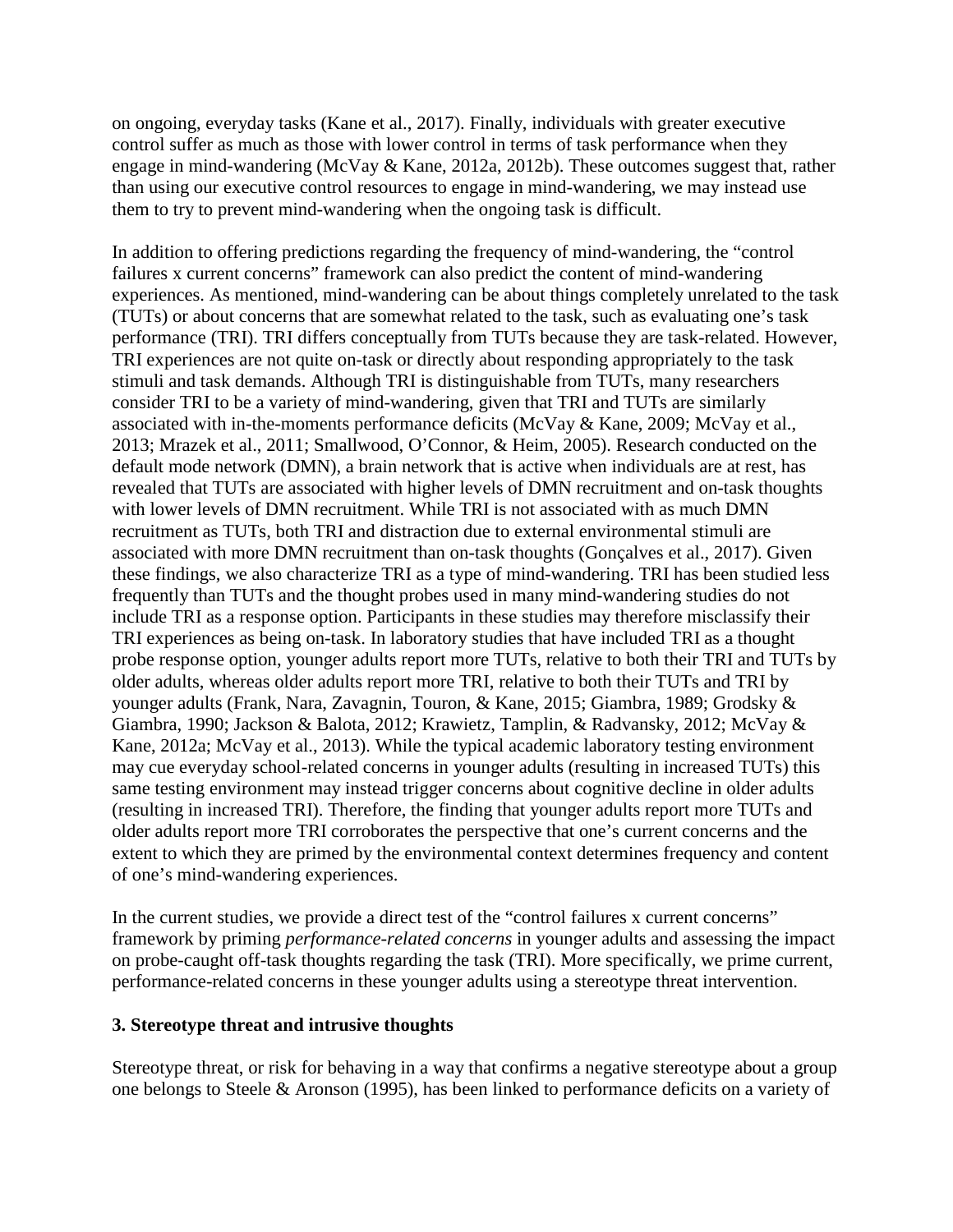tasks in various marginalized groups. Different mechanisms have been proposed to explain the performance impairments typically observed in those under threat (for a review, see Schmader, Johns, & Forbes (2008)). These mechanisms include increased physiological stress, increased regulation of negative emotions, and increased monitoring of task performance. If a person under threat uses their resources to engage in task performance monitoring and active suppression of negative emotions (Schmader, Forbes, Zhang, & Mendes, 2009; Schmader et al., 2008; Schuster, Martiny, & Schmader, 2015), then fewer resources are available to respond appropriately to task stimuli and demands, resulting in impaired performance (Beilock, Rydell, & McConnell, 2007; Cadinu, Maass, Rosabianca, & Kiesner, 2005).

Although it has been proposed that stereotype threat increases task-related worries, research on the topic has been limited by the methodologies used to measure off-task thoughts. For example, previous work on stereotype threat and off-task thoughts has relied primarily on open verbal reports of intrusive thoughts. Coding schemes for these verbal reports may not include both TUTs and TRI (Cadinu et al., 2005) or may rely on participants thinking back and reporting on their mind-wandering episodes after the testing session is completed (Beilock et al., 2007). Retrospective mind-wandering assessments may result in mind-wandering episodes being systematically overlooked, because individuals may not always recognize or remember when their thoughts have drifted (Schooler, 2002; Smallwood, McSpadden, & Schooler, 2008).

Mrazek et al. (2011) examined the effect of math-gender stereotype threat on mind-wandering using *online thought probes* during a challenging math task. However, the methodology of this study has limited application to the current questions. The online thought probes used to assess mind-wandering asked participants to indicate, on a Likert-scale from 1 to 10, the degree to which participants were mind-wandering immediately before the probe appeared, and did not include different categories of mind-wandering for participants to choose from. Retrospective thought content assessments were administered after the testing session. A simultaneous regression predicting probe-caught mind-wandering from retrospective TUTs and retrospective TRI revealed that the online thought-probes were more strongly related to retrospective TUTs rather than retrospective TRI, although past research suggests that threat leads to increased worry-laden task evaluation of performance, which corresponds to TRI (Beilock et al., 2007; Cadinu et al., 2005). These results are dependent on participants' retrospective memories of what they were mind-wandering about during the testing session.

The current studies examine the effect of priming personal, performance-related concerns on mind-wandering by using a stereotype threat manipulation. Mind-wandering is assessed during a task with a mathematical component following priming of math-gender stereotype. Critically, mind wandering is measured using online-thought probes embedded in the task that provide participants with a variety of relevant thought content options, including TRI. Both task performance (number of errors and response time) and eye movement data corroborate online thought probes as a measure of mind-wandering (Frank et al., 2015). This thought probe approach will not only allow a test of the "control failures  $\times$  current concerns" framework of mind-wandering (McVay & Kane, 2010), but will also provide a better understanding of what types of intrusive thoughts individuals under stereotype threat experience. We predict that stereotype threat priming will lead to increased worry-laden monitoring of performance, reflected in increased TRI. Furthermore, we predict that individuals under stereotype threat will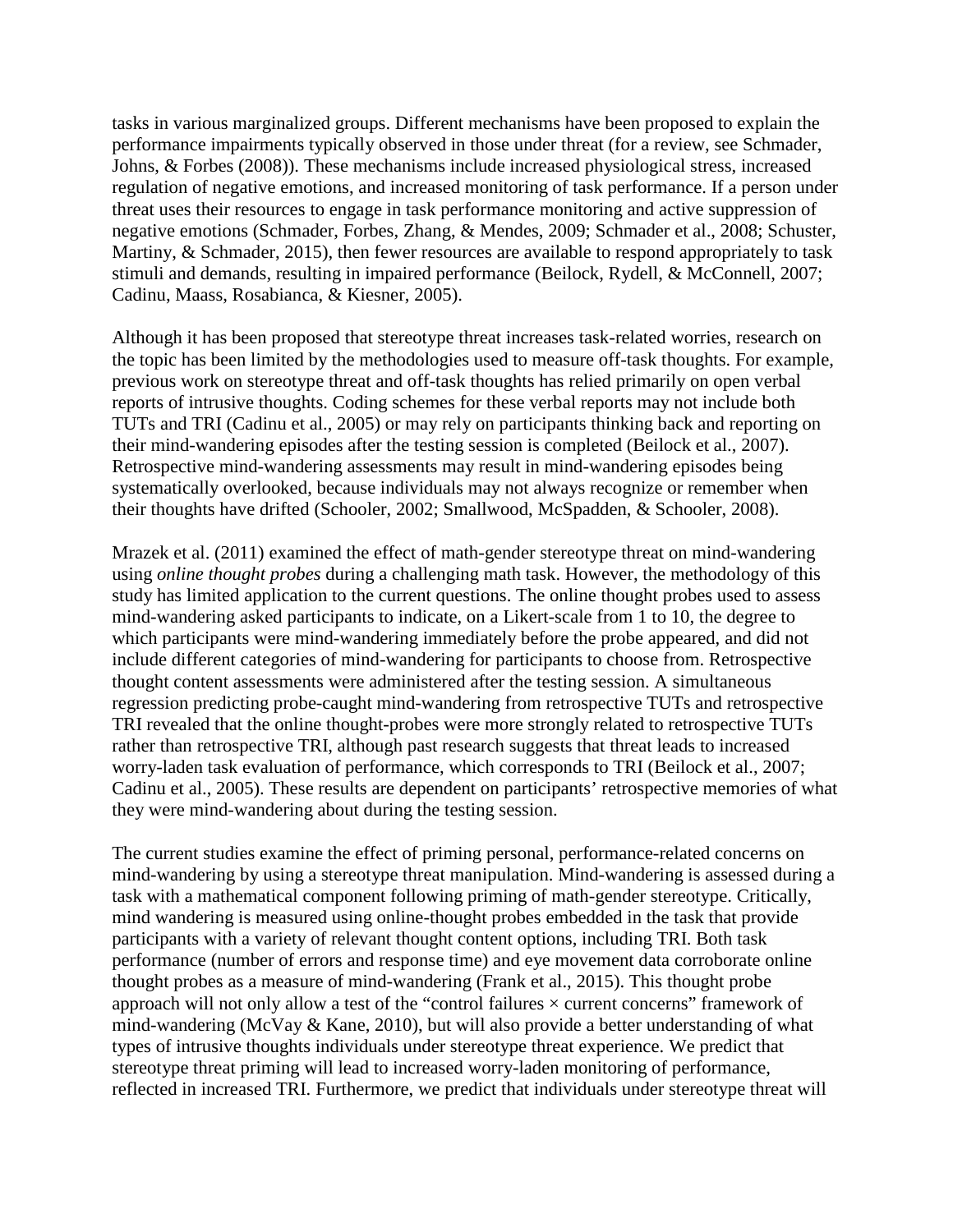have worse performance on a task in the stereotyped domain than individuals who are not systematically primed for stereotype threat.

## **4. Experimental overview**

To test these hypotheses, two experiments were completed. Online thought probes were used to measure mind-wandering frequency and content. Study 1 tested the effect of priming mathgender stereotype threat on mind-wandering and math verification accuracy during an automated Operation Span Task (OSPAN; Conway et al., 2005). Study 2 provides a theoretical replication of Study 1 using a more challenging version of the OSPAN. These studies, using more precise online thought probes, provide us with the opportunity to examine how current concern priming affects mind-wandering and task performance, and to discern whether TRI is partially responsible for the harmful effects of stereotype threat on task performance.

## **5. Study 1 method**

## **5.1. Participants**

Sixty female undergraduate students from the University of North Carolina at Greensboro participated in exchange for course credit (*M* age = 19.10, *SD* = 1.24). Half of the participants were tested in the stereotype threat condition, and the other half in the control condition. All of these participants were included in the analyses described below. We did not want participants to suspect that the current study was about stereotype threat or gender differences in cognition. Therefore we also recruited and tested male participants. Male participants were tested in both the control and stereotype threat conditions together with the female participants, but only the data of female participants were included in the following analyses.<sup>[1](#page-16-0)</sup>

# **5.2. Design and procedure**

All measures and experimental manipulations for this study are reported below.<sup>[2](#page-16-1)</sup> Study 1 was a between-subjects design comparing the frequency of mind-wandering among female undergraduates primed for stereotype threat relative to women in a control condition. Because the goal of the current study was to examine the effects of priming performance-related concerns on mind-wandering, we wanted to make sure we successfully primed stereotype threat in the experimental group. To do this, we primed stereotype threat in a couple different ways.

Participants in the experimental condition were told that the OSPAN task they were about to complete was a task that measures "quantitative ability" and that the task had revealed gender differences in the past. These participants were also tested by a male experimenter. The majority of control and stereotype threat sessions contained at least one male participant. We had a male confederate act as a participant in the stereotype threat condition sessions in the event that no male students signed up for that session. In the control condition, participants were told that the OSPAN task they were about to complete measured "memory ability" and that this task was gender-fair. Control participants were tested by a female experimenter. Participants in both groups were told that they would receive feedback for their performance.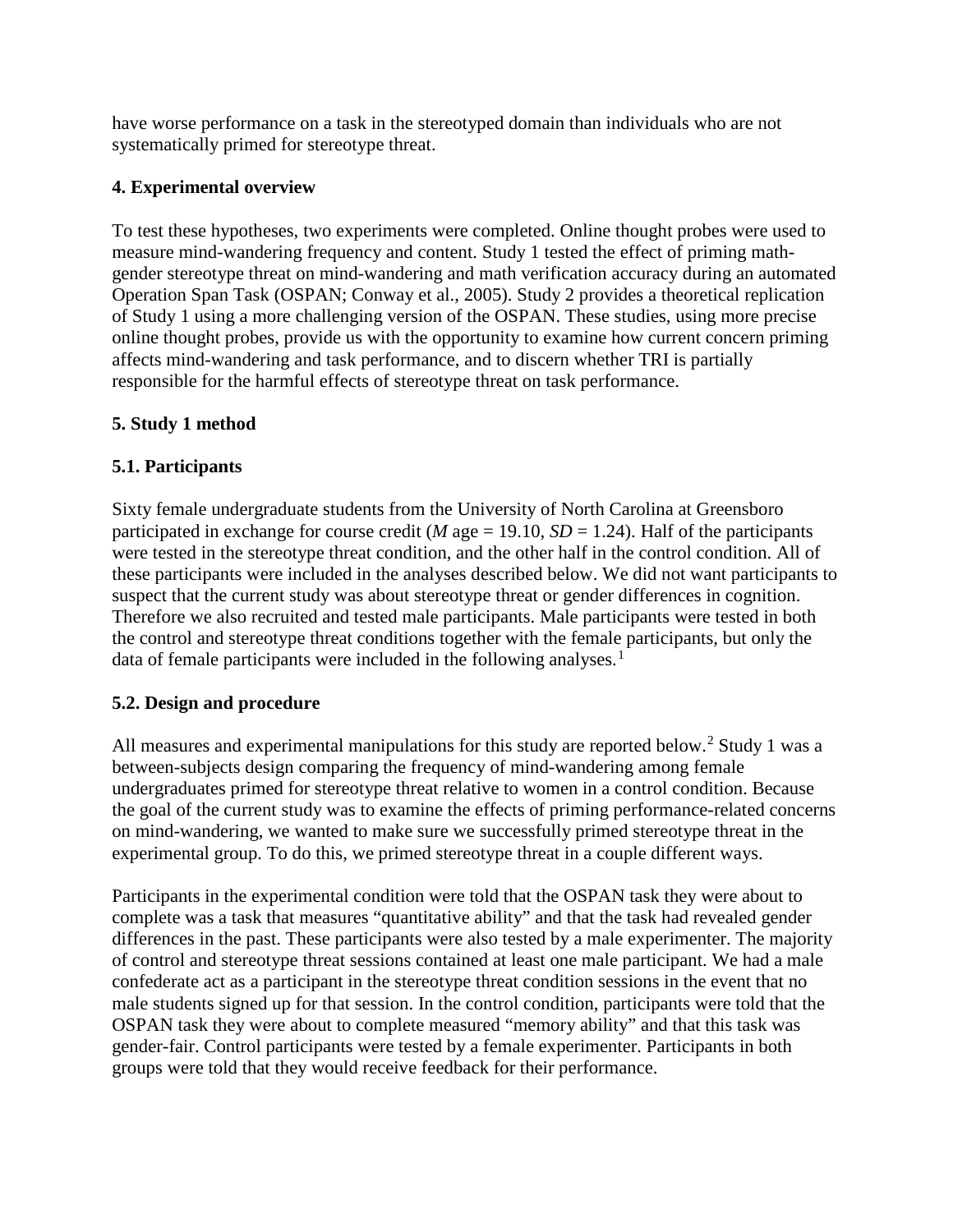Before completing the OSPAN participants completed a modified Gender-Science Implicit Associations Task (IAT; Nosek & Smyth, 2007). This IAT was designed to measure the participants' automatic associations between the concepts of "math" and "liberal arts" and gender. This measure was included as a manipulation check. If we had not found the anticipated group differences in mind-wandering or task performance, we could use these IAT scores to further evaluate the effectiveness of our stereotype threat priming procedure.<sup>[3](#page-17-0)</sup>

After instruction, participants completed a modified, automatic OSPAN. The OSPAN is a measure of working memory capacity that requires participants to switch back and forth between verifying relatively simple math equations and viewing letters that must be remembered for a later recall task. At the end of each OSPAN trial participants must, in correct serial order, recall the letters presented to them during the trial. The OSPAN for Study 1 consisted of 130 trials with set sizes (numbers of consecutive equation/letter pairs) varying between 2 and 3. Although the OSPAN is a measure of working memory, we chose it as our main experimental task because it could be framed as either a math task or as a gender-fair memory task, depending on the experimental condition, providing us with stereotype threat manipulation. Both math verification and letter recall accuracy were recorded during the testing session.

During the OSPAN participants responded to a total of 10 thought probes which appeared at quasi-random intervals (spacing was approximately every 2 min; see [Seli, Carriere, Levene, &](https://www.sciencedirect.com/science/article/pii/S1053810017301824#b0170)  [Smilek, 2013\)](https://www.sciencedirect.com/science/article/pii/S1053810017301824#b0170). Probes could appear (1) after participants saw the final math equation within a trial, but before they verified the answer for that equation, (2) after the final math equation within the trial had been verified, but before the final letter to be remembered was presented, or (3) at the end of the trial after the participant saw the last letter to be remembered. OSPAN trials in which a thought probe appeared were dropped from the OSPAN analyses reported below. Participants responded to the probes using their computer keypad and were instructed to indicate what they were thinking about *immediately before* the probe appeared:

What were you just thinking about?

- (1) The task: Focused on completing the task, verifying equations, and remembering letters
- (2) Task approach: Thinking about how you can improve your task performance

(3) Task evaluation: Evaluating how effective you were completing the task, or worrying about task performance

(4) Everyday things: Thinking about recent or impeding life events

(5) Current state of being: Thinking about conditions such as hunger or sleepiness

(6) Personal worries: Thinking about concerns, troubles, or fears not related to the experimental task

- (7) Daydreams: Fantasies disconnected from reality
- (8) Other.

Using these online thought probes we calculated the mean proportions of probe caught TUT, TRI, and on-task thoughts. In the current study, we also separated TRI into two different subtypes. It has been suggested that ST primarily increases worry-laden monitoring of task performance (Schmader et al., 2008), which we label "reactive TRI", corresponding to Option 3 in the thought probe example above. However, we believe it is also possible that TRI can also be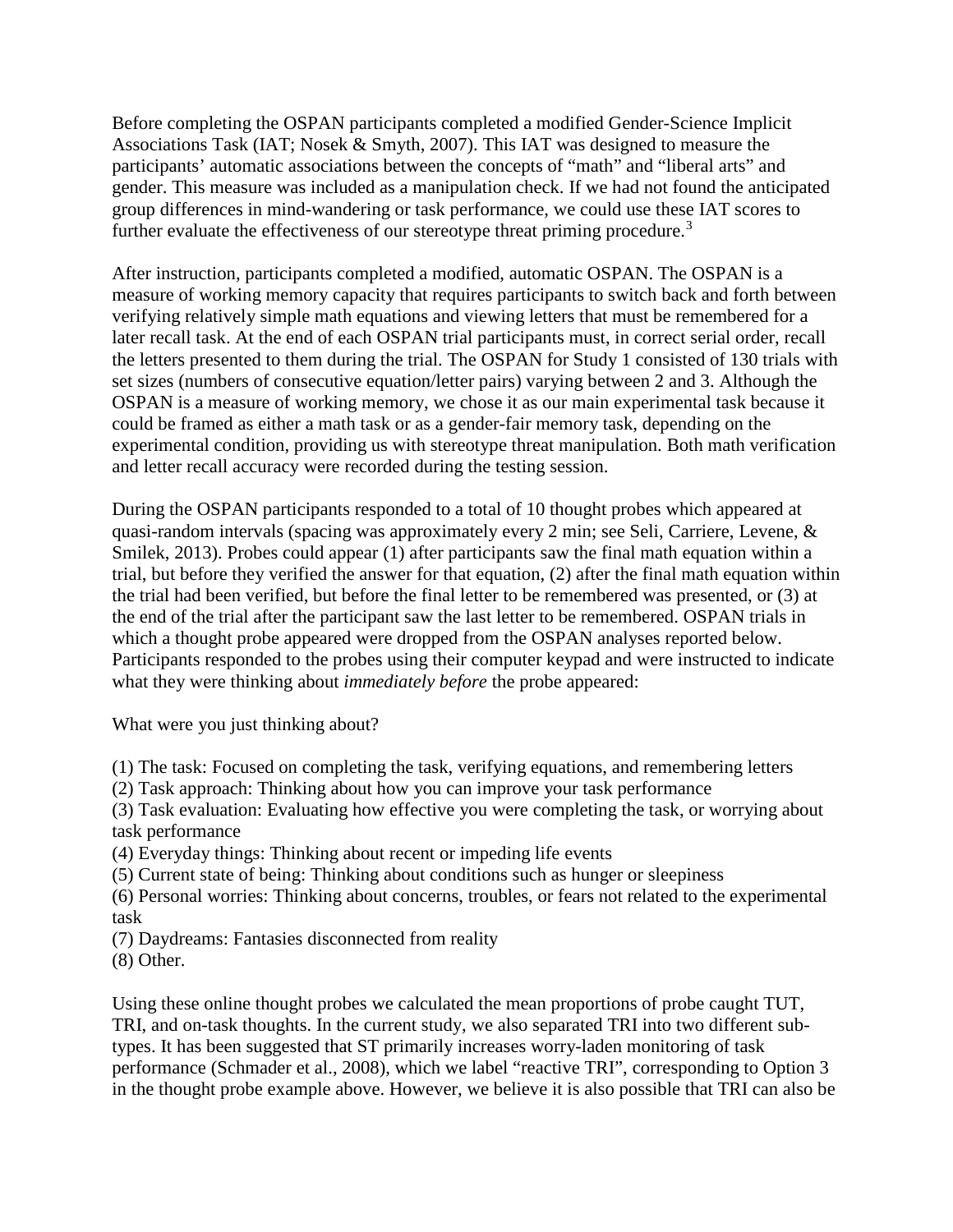about task approach or strategy, which we label "proactive TRI", corresponding to Option 2 above. Furthermore, we believed this proactive form of mind-wandering about task approach might have downstream benefits in terms of task performance, even if experiencing these thoughts harm performance in the moment.

In addition to online thought probes, we included a retrospective measure of thought content. The Dundee Stress State Questionnaire (DSSQ; Matthews, Joyner, Gililand, Huggins, & Falconer, 1999), includes eight questions that assess TUTs (e.g. "I thought about something that happened to me earlier") and eight questions that assess TRI (e.g. "I thought about how I should work more carefully"). The DSSQ has been used in other mind-wandering studies (Mrazek et al. (2011)) and was included here to see if it corroborated the results of the online thought probes.

In addition to the TUT and TRI subscales, the Motivation subscale of the DSSQ was also included. The Motivation subscale consists of seven questions that measure motivation to do well on the experimental task (the OSPAN), along with seven items that measure participants' interest in the content of the experimental task. The Positive and Negative Affect Scale (The PANAS; Watson, Clark, & Tellegan, 1988) was included as a measure of mood, as mood may be expected to influence the frequency of mind-wandering (Kane et al., 2007; Smallwood, Fitzgerald, Miles, & Phillips, 2009). We also included several post-task questions about perceived task difficulty, perceived fatigue during the OSPAN, and perceived stress during the OSPAN, as these may also be expected to influence frequency of mind wandering (Kane et al., 2007). To assess possible reactivity, we asked participants what they thought the study was about after they completed all tasks. No participants indicated believing that the study was about stereotype threat or gender differences in cognition.

## **6. Study 1 results and discussion**

#### **6.1. Performance and mind-wandering**

Table 1 contains means and standard errors for OSPAN and post-task measures. As shown in Figure. 1, the proportion of probe-caught TRI was higher in stereotype threat primed participants ( $M = 0.210$ ,  $SE = 0.026$ ) than in control participants ( $M = 0.127$ ,  $SE = 0.023$ ),  $F(1, 0.025)$  $58$ ) = 5.669,  $p = 0.021$ ,  $d = 0.636$ . Participants primed for stereotype threat reported more intrusive off-task thoughts about task performance and task strategy than participants who were not primed for threat. Likewise, participants in the control condition were more likely to indicate being on-task ( $M = 0.463$ ,  $SE = 0.041$ ) than participants primed for stereotype threat  $(M = 0.370, SE = 0.041)$ , although this difference did not reach statistical significance (*F* (1,  $58$ ) = 2.694,  $p = 0.106$ ).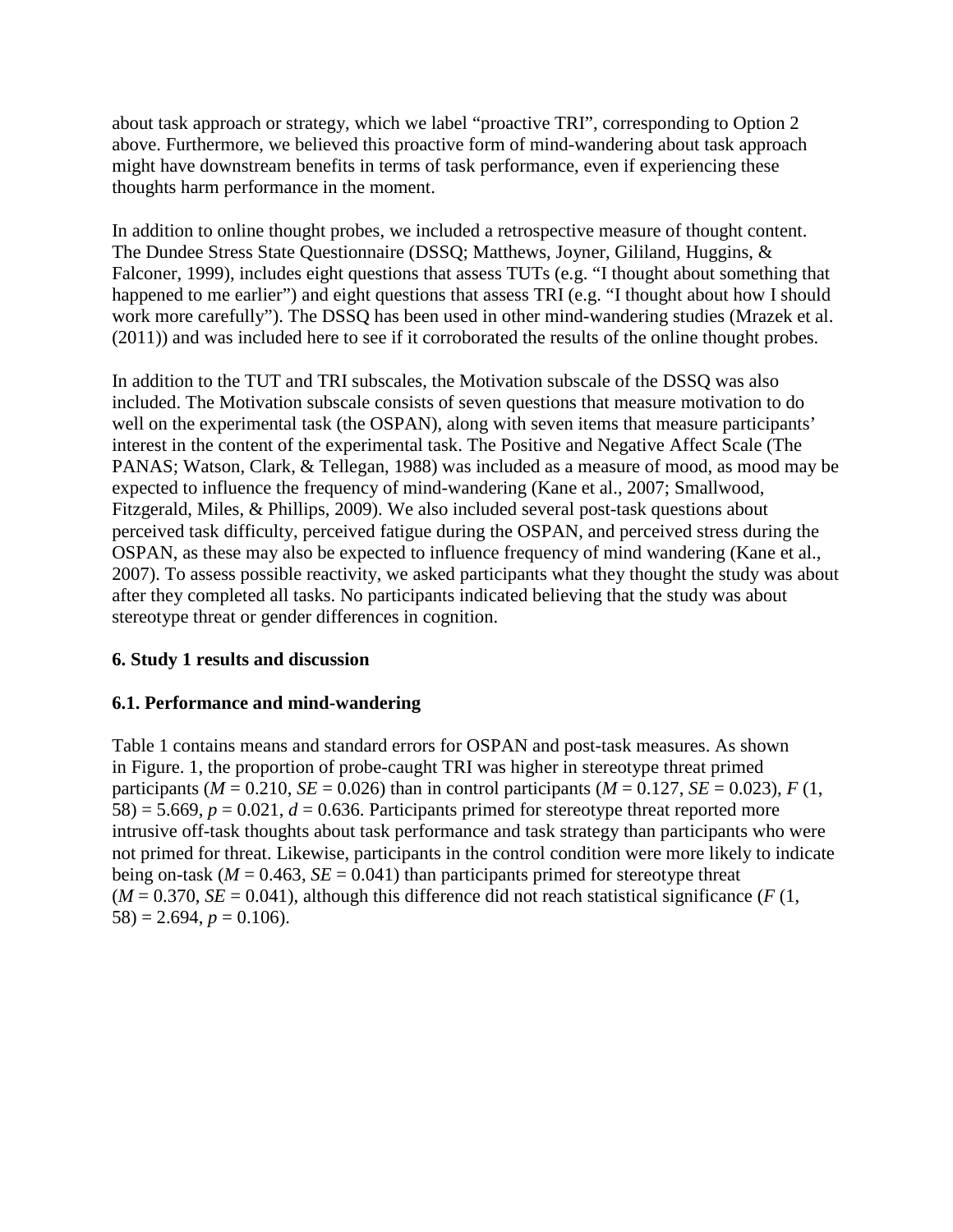| <b>Table 1</b> |  |  |                                             |  |
|----------------|--|--|---------------------------------------------|--|
|                |  |  | Study 1 and study 2 descriptive statistics. |  |

| Variable             | Study 1 |       |                          |       |                |         | Study 2 |                          |       |         |  |
|----------------------|---------|-------|--------------------------|-------|----------------|---------|---------|--------------------------|-------|---------|--|
|                      | Control |       | <b>Stereotype Threat</b> |       |                | Control |         | <b>Stereotype Threat</b> |       |         |  |
|                      | M       | SE    | М                        | SE    | p-value        | M       | SE      | М                        | SE    | p-value |  |
| OТ                   | 0.463   | 0.041 | 0.370                    | 0.041 | 0.106          | 0.541   | 0.043   | 0.352                    | 0.051 | 0.007   |  |
| TUT                  | 0.390   | 0.041 | 0.413                    | 0.041 | 0.691          | 0.230   | 0.024   | 0.304                    | 0.049 | 0.182   |  |
| TRI                  | 0.127   | 0.023 | 0.210                    | 0.026 | 0.021          | 0.080   | 0.032   | 0.161                    | 0.035 | 0.022   |  |
| <b>Proactive TRI</b> | 0.040   | 0.010 | 0.097                    | 0.023 | 0.027          | 0.034   | 0.009   | 0.052                    | 0.009 | 0.750   |  |
| <b>Reactive TRI</b>  | 0.087   | 0.017 | 0.123                    | 0.020 | 0.171          | 0.027   | 0.006   | 0.057                    | 0.008 | 0.064   |  |
| <b>Math Accuracy</b> | 90.933  | 0.727 | 91.700                   | 0.736 | 0.185          | 94.100  | 0.416   | 90.600                   | 0.915 | 0.001   |  |
| <b>DSSO TUT</b>      | 15.167  | 1.079 | 16.033                   | 1.074 | 0.571          | 13.400  | 1.118   | 14.233                   | 1.069 | 0.592   |  |
| <b>DSSQ TRI</b>      | 19.500  | 1.238 | 22.033                   | 1.253 | 0.156          | 20.167  | 1.078   | 21.433                   | 1.245 | 0.445   |  |
| <b>Motivation</b>    | 15.533  | 1.248 | 16.033                   | 0.915 | 0.787          | 20.033  | 1.372   | 22.000                   | 1.419 | 0.323   |  |
| Math difficulty      | 2.367   | 0.200 | 2.233                    | 0.184 | 0.626          | 1.800   | 0.200   | 2.133                    | 0.164 | 0.203   |  |
| <b>Stress</b>        | 2.700   | 0.210 | 2.767                    | 0.248 | 0.838          | 2.133   | 0.248   | 2.367                    | 0.232 | 0.495   |  |
| <b>Fatigue</b>       | 3.800   | 0.175 | 2.633                    | 0.212 | ${}_{< 0.001}$ | 3.333   | 0.211   | 3.700                    | 0.240 | 0.256   |  |
| Positive mood        | 21.600  | 1.517 | 22.633                   | 1.100 | 0.583          | 20.933  | 1.663   | 21.700                   | 1.736 | 0.751   |  |
| Negative mood        | 17.333  | 1.319 | 16.267                   | 0.854 | 0.500          | 15.500  | 1.000   | 16.200                   | 0.967 | 0.617   |  |

Note. OT = proportion of probe-caught on-task thoughts. TUT = proportion of probe-caught task-unrelated thoughts. TRI = proportion of probe- caught task-related interference. Proactive TRI = proportion of probe-caught TRI regarding task approach or strategy. Reactive TRI = proportion of probe-caught TRI regarding evaluation of task performance. Math accuracy = accuracy on the math verification portion of the OSPAN. DSSQ TUT = score on the TUT subscale of the DSSQ (out of 40). DSSQ TRI=score on the TRI subscale of the DSSQ (out of 40). Motivation = score on the Success Motivation subscale of the DSSQ (out of 35). Math difficulty = self-rated perceived difficulty of the math portion of the OSPAN (out of 5). Stress = self-rated perceived stress or anxiety during the OSPAN (out of 5). Fatigue = self-rated perceived fatigue during the OSPAN (out of 5). Positive mood = score on the positive affect scale of the PANAS (out of 50). Negative mood = score on the negative affect scale of the PANAS (out of 50).



Figure. 1. Mean proportions of probe-caught thought types for Study 1 and Study 2 during the OSPAN. TRI is broken down into proactive TRI (thinking about task strategy or approach) which represented by the lighter portions of the TRI columns and reactive TRI (thinking about task performance) which is represented by the darker portion of the TRI columns. SE bars on the TRI columns represent the SE for overall mean proportion of TRI.

We expected that individuals could engage in TRI regarding task strategy ("proactive TRI") or TRI regarding evaluating one's task performance ("reactive TRI"). Participants primed for stereotype threat engaged in both of these subtypes of TRI. Primed participants reported a higher proportion of TRI regarding task evaluation ( $M = 0.123$ ,  $SE = 0.020$ ) compared to the control group ( $M = 0.087$ ,  $SE = 0.017$ ),  $F(1, 58) = 1.923$ ,  $p = 0.171$ , although this difference was not statistically significant. Primed participants also reported a significantly higher proportion of TRI regarding task approach or task strategy ( $M = 0.097$ ,  $SE = 0.023$ ) than control participants  $(M = 0.040, SE = 0.010), F(1, 58) = 5.158, p = 0.027, d = 0.571$ . These results suggest that not only do those under threat potentially reflect more upon their task performance, but they may also think more about ways to improve task performance than those who do not experience threat.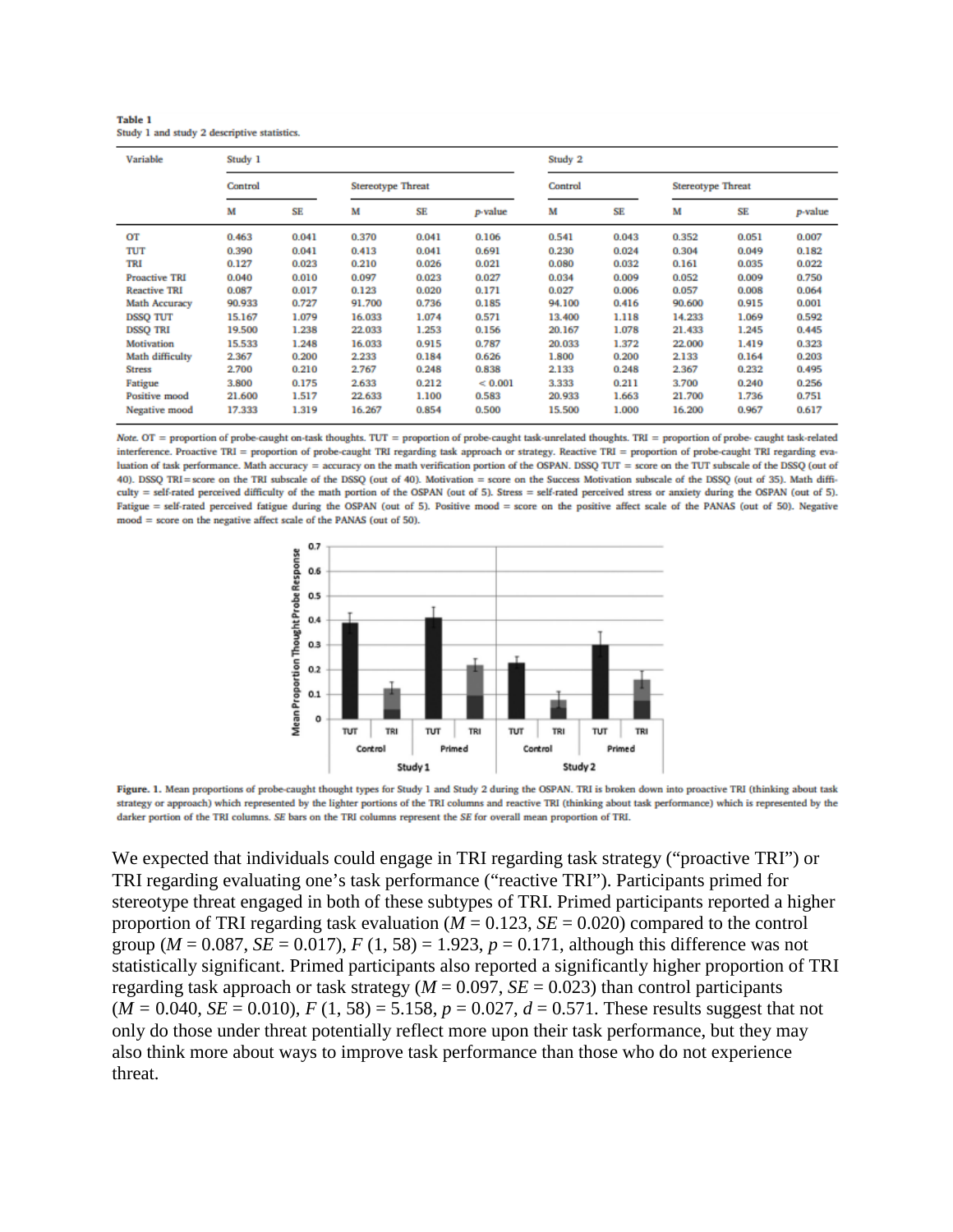Although we had thought that proactive TRI might be beneficial for task performance, proactive TRI was *not* positively correlated with math verification accuracy in either the control condition  $(r = -0.098, p = 0.605)$  or the stereotype threat primed condition  $(r = 0.085, p = 0.715)$ .<sup>[4](#page-17-1)</sup>

Although Mrazek et al. (2011) determined that their probe-caught mind- wandering reports were more closely related to retrospective TUTs in participants primed for stereotype threat, we found using online thought probes that stereotype threat primed and control participants did not differ in terms of probe-caught TUTs  $(F (1, 58) = 0.160, p = 0.691)$ . Primed participants were off-task more than control participants, but group differences in mind- wandering were driven by differences in TRI rather than TUTs.

Although we found that stereotype primed participants reported increased TRI and decreased ontask thoughts compared to controls, we did not replicate the standard stereotype threat effect on task performance. Contrary to our initial hypothesis, threat participants  $(M = 90.933, SE = 0.727)$ did *not* have worse math verification accuracy than control participants,

 $(M = 91.700, SE = 0.736), F(1, 58) = 1.801, p = 0.185$ . Letter recall accuracy also did not differ between the two conditions  $(F (1, 58) = 0.243, p = 0.624)$ .

#### **6.2. Post-task survey measures**

Stereotype threat priming did not have an effect on the Task Unrelated Thinking  $(p = 571)$  and Task-Related Interference ( $p = 0.156$ ) subscales of the DSSO, although primed participants reported significantly more probe-caught TRI. This suggests that participants may not always be able to accurately report mind-wandering after time has elapsed between the mind-wandering experience and the mind-wandering assessment (Smallwood & Schooler, 2006). In both conditions, scores on the TRI subscale of the DSSQ were not correlated with probe-caught TRI  $(r = 0.000, p = 0.997$  for controls and  $r = -0.063, p = 0.811$  for primed participants).

Although it has been proposed that increased anxiety may be one mechanism by which stereotype threat undermines task performance (Schmader et al., 2008), we found no effect of stereotype threat priming on the post-task question about perceived stress (*F* (1,  $58$ ) = 0.472,  $p = 0.838$ ). However, primed participants did perceive the OSPAN to be more fatiguing than did control participants  $(F(1, 58) = 18.006, p < 0.001, d = 1.12)$ . We found no effect of stereotype threat on self-reported positive affect ( $F(1, 58) = 0.305$ ,  $p = 0.583$ ) or negative affect  $(F(1, 58) = 461, p = 0.500)$ . Likewise, the two conditions did not differ in terms of self-reported motivation ( $p = 0.787$ ) or perceived difficulty of math verification ( $p = 0.626$ ) OSPAN trials.

#### **7. Study 2 goals**

Study 1 addressed the impact of priming personal, *performance-related* concerns on mindwandering and task performance using a stereotype threat manipulation. As predicted, priming stereotype threat resulted in increased mind-wandering, particularly TRI. While participants primed for threat reported more TRI in general, participants in both conditions reported mindwandering about task evaluation as well as task strategy. Although participants primed for threat reported fewer on-task thoughts than controls, they did not report more TUTs. The stereotype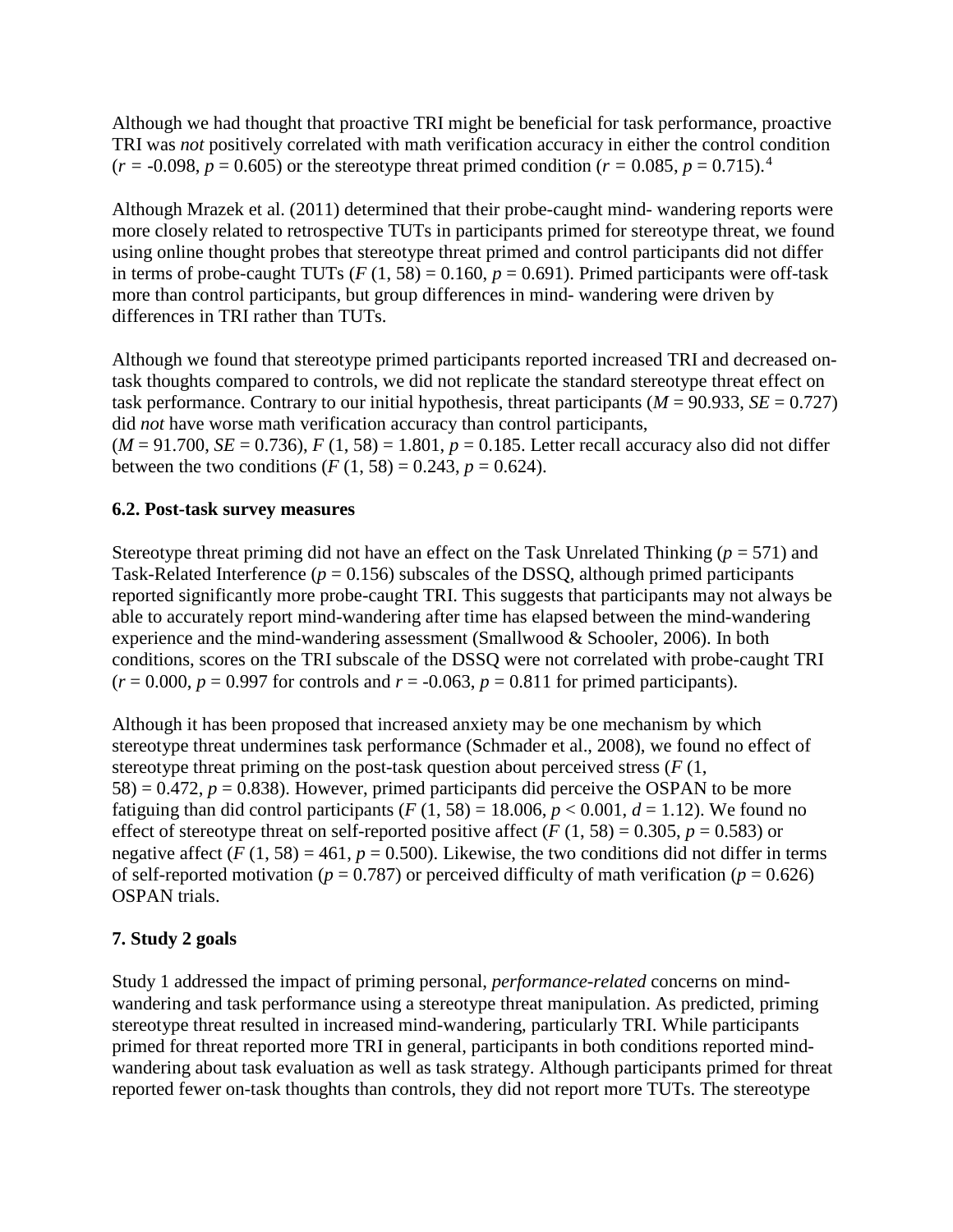threat manipulation cued performance-related concerns, but did not increase concerns about things unrelated to the experimental task. This pattern of results is consistent with the "control failures  $\times$  current concerns" framework of mind-wandering (2010).

We did not find an effect of stereotype threat priming on OSPAN performance in Study 1, contrary to our expectations. Participants primed for threat did as well on the math verification portion of the OSPAN as the control participants. Math verification accuracy and letter recall accuracy were quite high for both groups. It is possible that the mathematical component of the OSPAN, which involved set sizes of 2 or 3 relatively simple math verification problems, was not challenging enough to induce stereotype threat-related performance deficits. Although stereotype threat primed participants reported significantly more TRI, they did not report more stress or negative affect than control participants, which are mechanisms believed to contribute to performance deficits in individuals under threat (Schmader et al., 2008; Schmader et al., 2009).

Study 2 was designed to replicate Study 1 and to assess the impact that stereotype threat has on mind-wandering and performance using a more challenging task. We predict that stereotype threat primed participants will again report more TRI (but not necessarily more TUTs) and will have worse OSPAN math verification accuracy compared to control participants.

## **8. Study 2 method**

## **8.1. Participants**

As in Study 1, sixty female undergraduate students from the University of North Carolina at Greensboro participated in exchange for course credit (*M* age = 19.25, *SD* = 1.12). All of these participants were included in the analyses described below. As in Study 1, male participants were also tested in both conditions, but only the data of female participants were included in the following analyses<sup>1</sup>.

## **8.2. Procedure**

We primed math-gender stereotype in the same way as Study 1. In Study 2, however, participants completed a more challenging version of the OSPAN that included 81 trials and had set sizes varying between 3, 4, and 5. Nine thought probes appeared at quasi-random intervals during the OSPAN and participants were again instructed to use their keypads to indicate what they were thinking about immediately before the probe appeared. The thoughts probe used were the same as in Study 1 and probes were placed in the same locations within the OSPAN task as in Study 1. As in Study 1, OSPAN trials containing a thought probe were dropped from the analyses reported. The same post-task surveys and questions that were included in Study 1 were included in Study 2.

## **9. Study 2 results and discussion**

## **9.1. Performance and mind-wandering**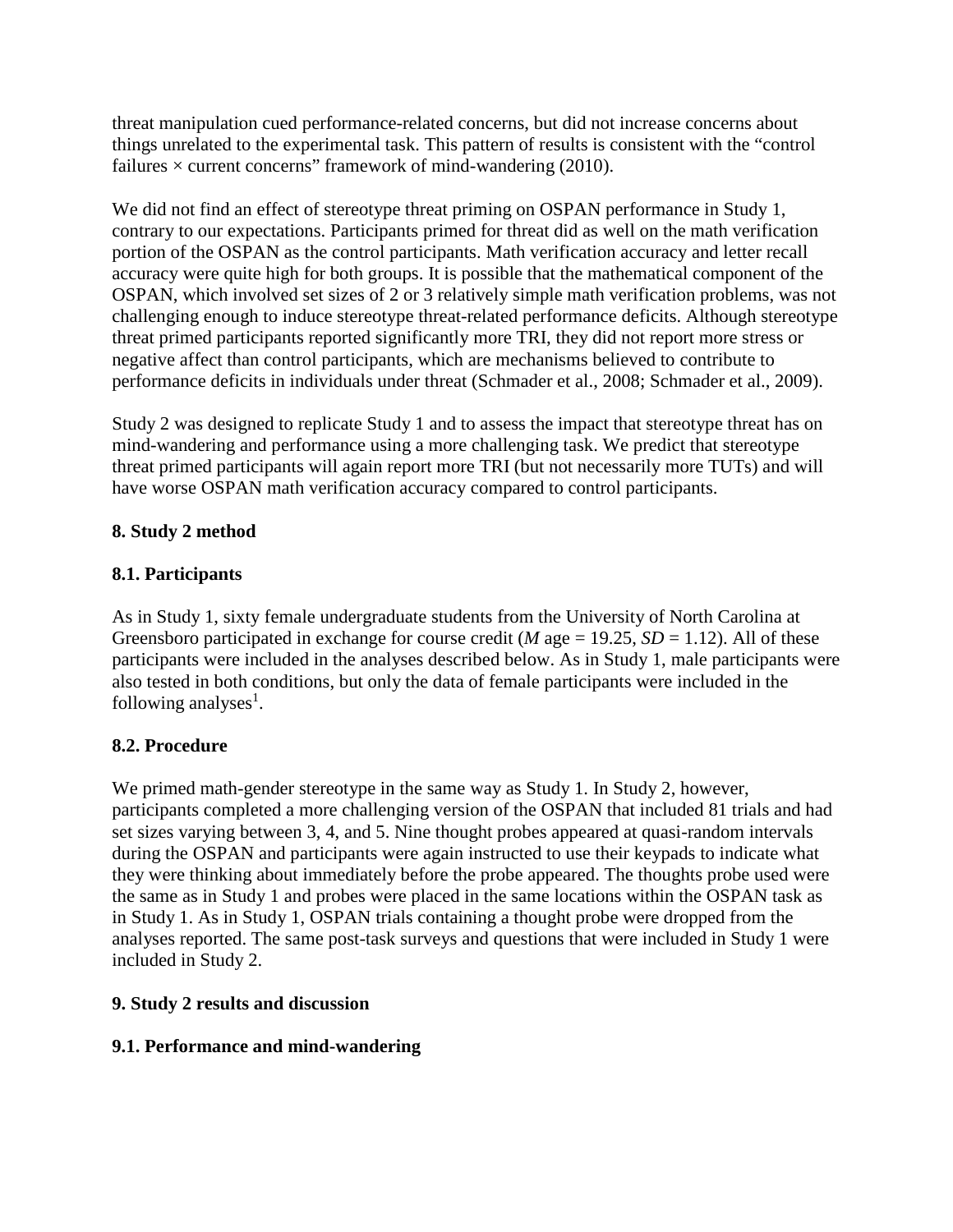Study 2 replicated the mind-wandering findings of Study 1 using a more challenging experimental task. As shown in Table 1 and Figure. 1, probe-caught TRI was higher in the stereotype threat primed participants ( $M = 0.161$ ,  $SE = 0.035$ ) than in the control participants  $(M = 0.080, SE = 0.032), F(1, 58) = 5.527, p = 0.022, d = 0.423$ . Control participants were more likely to indicate being on-task ( $M = 0.541$ ,  $SE = 0.043$ ) than stereotype threat primed participants ( $M = 0.352$ ,  $SE = 0.051$ ),  $F(1, 58) = 7.916$ ,  $p = 0.007$ ,  $d = 0.733$ . Again, although the stereotype threat participants reported more TRI than controls, the groups did not differ in reported TUTs,  $F(1, 58) = 1.826$ ,  $p = 0.182$ . The group differences in mean proportion of ontask thoughts were driven by group differences in TRI rather than TUTs.

As in Study 1, participants reported both subtypes of TRI. Although group differences were not statistically significant, primed participants reported numerically more TRI regarding task evaluation ( $M = 0.084$ ,  $SE = 0.015$ ) compared to control participants  $(M = 0.035, SE = 0.021), F(1, 58) = 3.600, p = 0.063$ . Although this difference did not reach statistical significance it is possible that those under threat reflected more upon their task performance. Although this difference did not reach statistical significance, primed participants also reported numerically more TRI regarding task strategy  $(M = 0.077, SE = 0.017)$  than control participants ( $M = 0.045$ ,  $SE = 0.017$ ),  $F(1, 58) = 1.772$ ,  $p = 0.188$ . Those under threat may have also been more likely to think about ways to improve task performance. However, engaging in proactive TRI did not seem to improve performance. Probe-caught proactive TRI was not positively correlated with task performance in either condition ( $r = -0.268$ ,  $p = 0.153$  for control and  $r = -0.096$ ,  $p = 0.613$  for stereotype threat primed) (see Footnote 4).

Using a more challenging OSPAN task, we replicated the standard stereotype threat effect on task performance. Participants primed for math-gender stereotype threat  $(M = 90.600, SE = 5.014)$  had worse math verification accuracy than control participants  $(M = 94.100, SE = 2.280), F(1, 58) = 12.11, p = 0.001, d = 0.164$ . There were no group differences in letter recall accuracy,  $F(1, 58) = 0.268$ ,  $p = 0.790$ .

#### **9.2. Other measures**

As in Study 1, we found no effect of stereotype threat priming on retrospective TUTs and TRI as measured by the DSSQ. Again, participants may not always be able to accurately report instances of mind-wandering after some time has elapsed between the mind-wandering experience and the mind-wandering assessment (Smallwood & Schooler, 2006). As in Study 1, we did not find that scores on the TRI subscale of the DSSQ correlated with probe-caught TRI in the control participants ( $r = 0.260$ ,  $p = 0.166$ ). However, DSSQ TRI scores did correlate with probe-caught TRI in the stereotype threat primed participants ( $r = 0.379$ ,  $p = 0.039$ ). We found no condition differences for the post-task questions regarding perceived stress (*F* (1, 58) = 0.472,  $p = 0.495$ ), perceived fatigue ( $F(1, 58) = 1.315$ ,  $p = 0.256$ ), positive affect ( $F(1, 58) = 0.495$ ) 58) = 0.102,  $p = 0.751$ ), and negative affect ( $F(1, 58) = 0.253$ ,  $p = 0.617$ ). Likewise, the two conditions did not differ in terms of reported motivation to do the task well (as measured by the Motivation subscale of the DSSQ;  $p = 323$ ) and perceived difficulty of the math verification portion of the OSPAN  $(p = 0.203)$ .

#### **10. General discussion**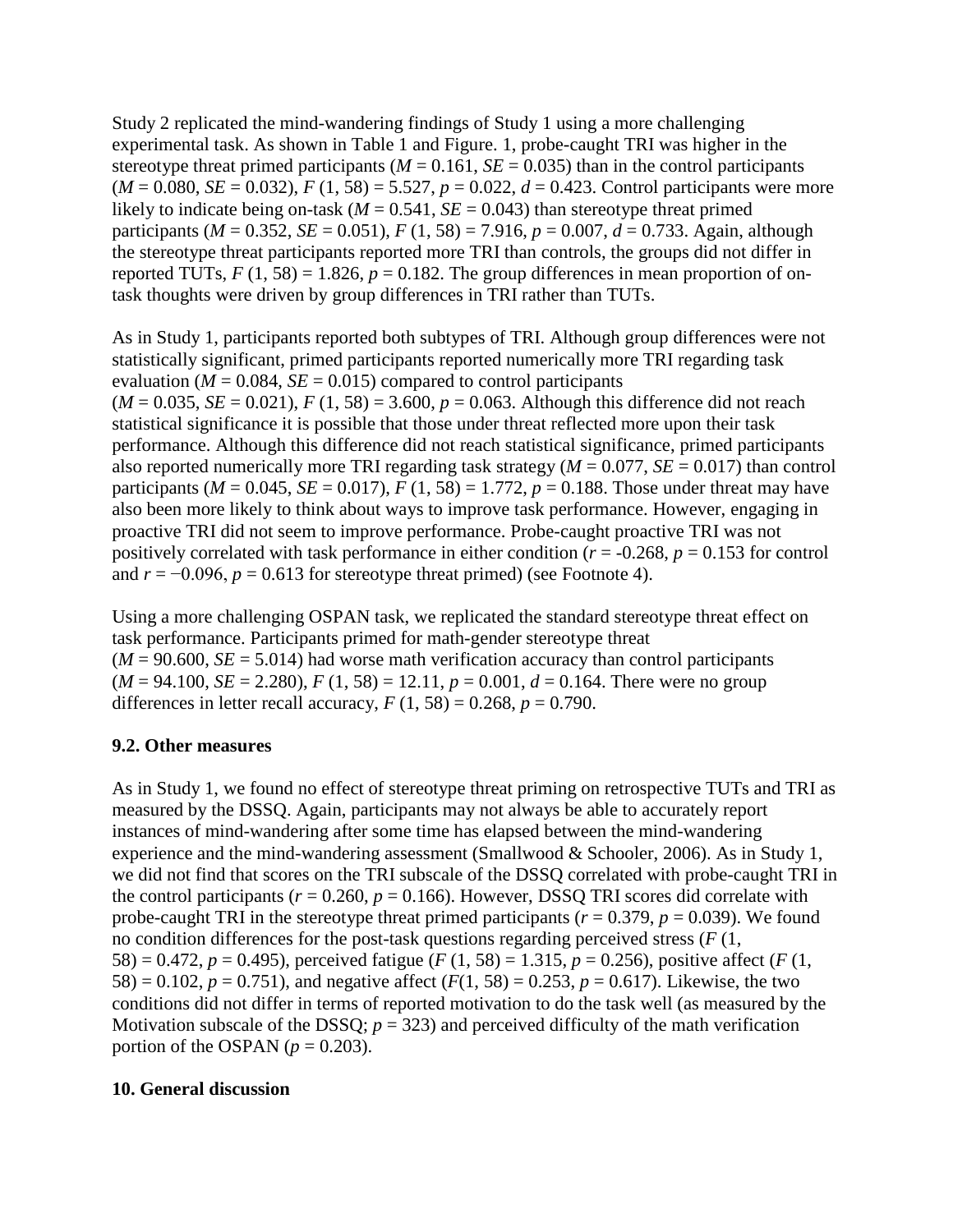The present studies demonstrate that priming of personal, performance-related current concerns can increase mind-wandering, particularly mind-wandering regarding task strategy and task evaluation (TRI). In Study 1, female undergraduates primed for math-gender stereotype threat reported more TRI than female undergraduate controls. In Study 2, which employed a more challenging task, female undergraduates primed for math-gender stereotype threat reported more TRI than female undergraduate controls and also had worse performance on the mathematical component of the experimental task. As noted in Footnote 1, our stereotype threat manipulation appears to have differentially affected male and female participants. For both studies, male participants tested in the control and stereotype threat conditions did not differ from each other in terms on TRI or math verification performance, while female participants in the two conditions did. This suggests that the experimental manipulation did not induce general, math-related anxiety in participants that were tested in the control condition, but rather specifically primed performance-related concerns in female participants under stereotype threat.

In addition to supporting the "control failures  $\times$  current concerns" framework of mindwandering (McVay & Kane, 2010), these studies support current theories of stereotype threat. The Study 2 findings are consistent with an explanation that stereotype threat undermines task performance through increases in metacognitive thoughts, which can result in the depletion of executive control resources (Blascovich, Spencer, Quinn, & Steele, 2001; Croizet et al., 2004; Inzlicht, McKay, & Aronson, 2006; Schamder & Johns, 2003). While past work has suggested that stereotype threat may decouple one's attention from the current task in a way that leads to increases in task-unrelated thoughts (Mrazek et al., 2011), the present studies find that stereotype threat increases thoughts related to the current task.

In the current studies, participants primed for stereotype threat did not report increased stress and increased negative mood compared to controls, which are proposed mechanisms by which stereotype threat leads to increased off-task thoughts and worse performance on the stereotyped task. In addition to work in the stereotype threat literature suggesting that increases in anxiety and suppression of worry-laden thoughts impair task performance, work within the mindwandering literature also suggests that valence predicts whether off-task thoughts will disrupt performance. Benny and Banks (2015) demonstrated that negatively valenced TRI episodes in particular predict poor performance, at least on higher demand tasks. In the current studies, we did not have participants rate the emotional valence of their mind-wandering episodes. It is also worth noting that in the current studies, it remains unclear whether our stereotype type threat manipulation influences participants' thought content by specifically increasing worry-laden thoughts or by increasing task diligence in those under threat. Future studies can be done to further investigate how emotion interacts with mind-wandering to affect task performance (particularly in those under stereotype threat) and whether stereotype threat interventions increase TRI through prompting distracting worry-laden thoughts or by more generally increasing task vigilance.

The thought probe methodology used in the current studies offers a more nuanced way to assess mind-wandering than methodologies used in past studies of stereotype threat and intrusive thoughts. Memory-demanding retrospective thought content questionnaires and verbal report coding schemes carry the risk of mind-wandering episodes being overlooked or forgotten by participants. Using more detailed online thought probes, we lend support to previous research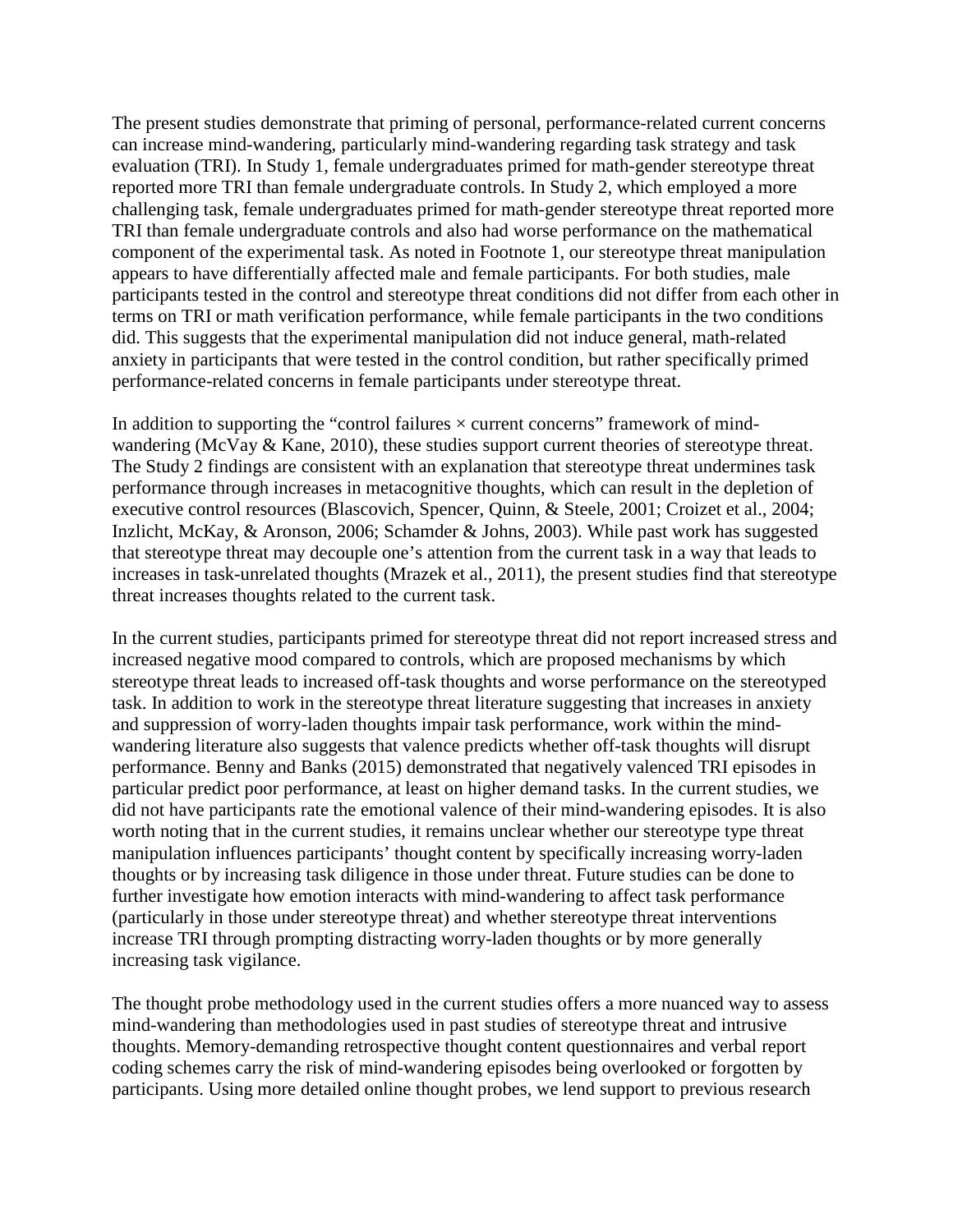demonstrating that stereotype threat specifically leads to increased *task-related* worries and metacognitions (Beilock et al., 2007; Cadinu et al., 2005). We did find that not only did stereotype threat participants report intrusive thoughts about task performance evaluation, but they also reported more intrusive thoughts about *task strategy*. Although we found no evidence in the current studies that TRI about task strategy aided performance, it is possible that mindwandering about task strategy may have downstream benefits for task performance on different tasks, longer tasks, or across multiple task sessions. Future studies can be done to determine under which situations mind-wandering about task strategy can benefit task performance.

We found differences in the breakdown of proactive and reactive TRI. Stereotype threat primed participants in Study 1, which had a lower task demand, reported numerically more proactive TRI than control participants. Stereotype threat primed participants in Study 2, which had a higher task demand, reported numerically more reactive TRI. It is possible that, at least in threatened individuals, tasks with a higher demand leads to more evaluative of task performance, but not more thinking about task strategies. More work can be done to determine how threat and task demands differentially alter these two different types of TRI.

We labeled TRI about task strategy as "proactive TRI" because we believed that participants could think about strategies that they could implement on upcoming trials of the experimental task. Although participants reported thinking about task strategy, it is possible that they were not actually thinking about potentially beneficial strategies to implement on future trials. Instead, participants could have been evaluating past or current strategies when they endorsed proactive TRI on the thought probes. We did not necessary expect evaluative thoughts about task strategy to lead to improved task performance within the current task. Participants may adopt either effective or ineffective strategies when completing the OSPAN (Dunlosky & Kane, 2007). It is possible that even if participants in these studies thought about new strategies to use on future OSPAN trials, they were not generating effective strategies that would improve performance. More research is needed to determine the exact content of participants' thoughts when they endorse TRI on online thought probes.

Overall, the current studies provide a test with replication of the "control failures x current concerns" framework of mind-wandering proposed by McVay and Kane (2010). In addition to demonstrating that priming personal, performance-related concerns in younger adults leads to increased TRI, the current studies can provide insight into why older adults consistently report less overall mind-wandering but more TRI than younger adults (Frank et al., 2015; Giambra, 1989; Grodsky & Giambra, 1990; Jackson & Balota, 2012; Krawietz et al., 2012; McVay & Kane, 2012a; McVay et al., 2013). The results of the current younger adult studies suggest that stereotype threat increases TRI. Future research can examine whether memory-related stereotype threat may account for the increased TRI typically reported by older adults. The "control failures x current concerns" framework (McVay & Kane, 2010) can be further tested by systemically priming *everyday concerns* in younger and older adults, and examining whether this manipulation increases TUT reports.

#### **Appendix A. Supplementary material**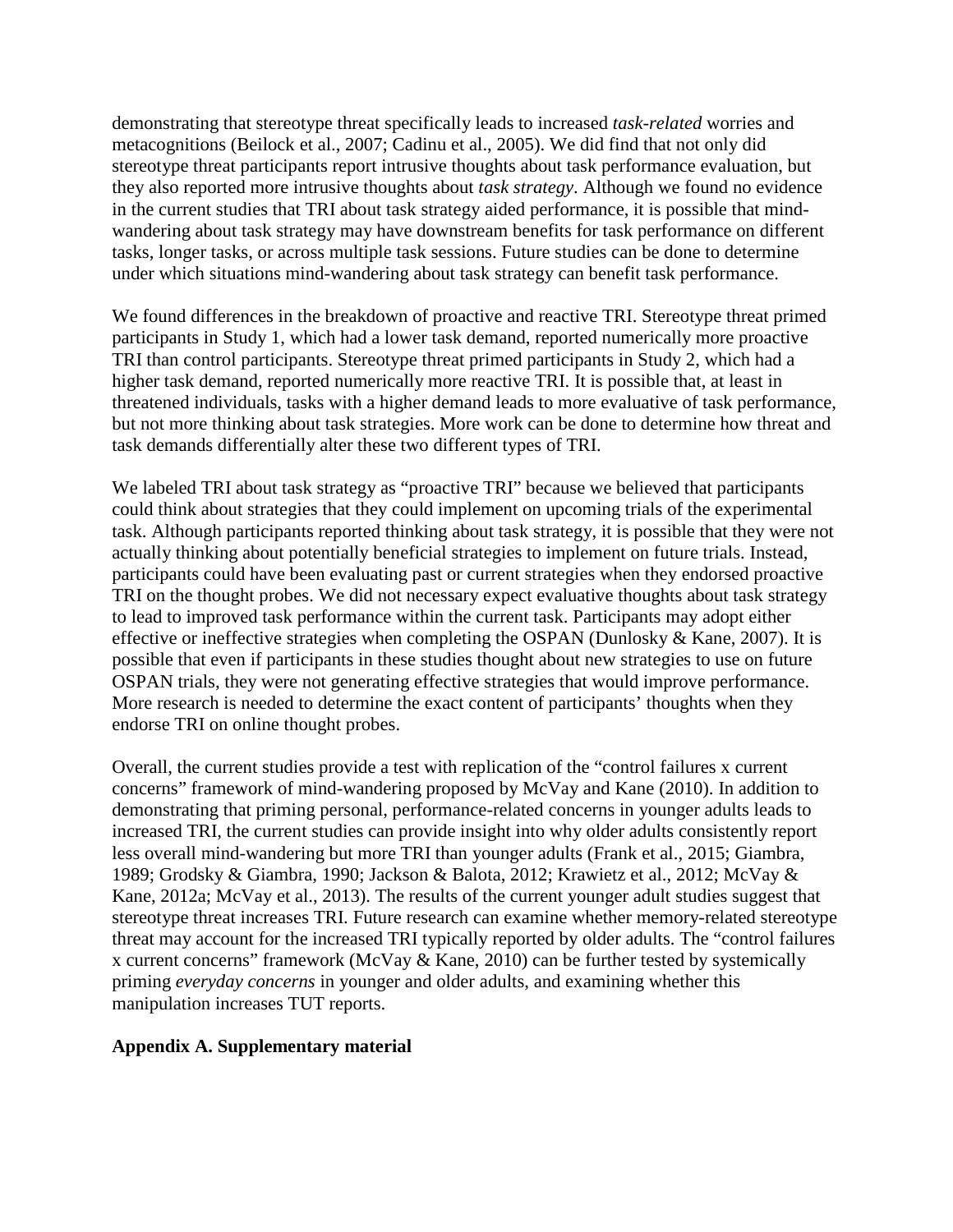Supplementary data associated with this article can be found, in the online version, at [http://dx.doi.org/10.1016/j.concog.2017. 08.002.](http://dx.doi.org/10.1016/j.concog.2017.%2008.002)

## **REFERENCES**

- Antrobus, J. S. (1968). Information theory and stimulus-independent thought. *British Journal of Psychology*, *59*(4), 423–430. http://dx.doi.org/10.1111/j.2044-8295.1968.tb01157.x.
- Beilock, S. L., Rydell, R. J., & McConnell, A. R. (2007). Stereotype threat and working memory: Mechanisms, alleviation, and spillover. *Journal of Experimental Psychology: General*, *136*(2), 256–276. http://dx.doi.org/10.1037/0096-3445.136.2.256.
- Benny, B., & Banks, J. B. (2015). Under pressure: An examination of the predictors of choking. *Journal of Individual Di*ff*erences*, *36*, 93–100. http://dx.doi.org/10.1027/ 1614- 001/a000160.
- Blascovich, J., Spencer, S. J., Quinn, D., & Steele, C. (2001). African Americans and high blood pressure: The role of stereotype threat. *Psychological Science*, *12*, 225– 229. http://dx.doi.org/10.1111/1467-9280.00340.
- Cadinu, M., Maass, A., Rosabianca, A., & Kiesner, J. (2005). Why do women underperform under stereotype threat? Evidence for the role of negative thinking. *Psychological Science*, *16*(7), 572– 578. http://dx.doi.org/10.1111/j.0956-7976.2005.01577.x.
- Conway, A. R. A., Kane, M. J., Bunting, M. F., Hambrick, D. Z., Wilhelm, O., & Engle, R. W. (2005). Working memory span tasks: A methodological review and user's guide. *Psychonomic Bulletin & Review*, *12*(5), 769–786. http://dx.doi.org/10.3758/BF03196772.
- Croizet, J. C., Després, G., Gauzins, M. E., Huguet, P., Leyens, J. P., & Méot, A. (2004). Stereotype threat undermines intellectual performance by triggering a disruptive mental load. *Personality & Social Psychology Bulletin*, *30*(6), 721– 731. http://dx.doi.org/10.1177/0146167204263961.
- Dixon, R. A., & Hultsch, D. F. (1984). The metamemory in adulthood (MIA) instrument. *Psychological Documents*, *14*, 3.
- Dunlosky, J., & Kane, M. J. (2007). The contributions of strategy use to working memory span: A comparison of strategy assessment methods. *Quarterly Journal of Experimental Psychology*, *60*(9), 122[7–1](http://refhub.elsevier.com/S1053-8100(17)30182-4/h0045)245.
- Frank, D. J., Nara, B., Zavagnin, M., Touron, D. R., & Kane, M. J. (2015). Validating older adults' reports of less mind-wandering: An examination of eye movements and dispositional influences. *Psychology and Aging*, *30*, 266–278. http://dx.doi.org/10.1037/pag0000031.
- Giambra, L. M. (1989). Task-unrelated thought frequency as a function of age: A laboratory study. *Psychology and Aging*, *4*(2), 136–143. http://dx.doi.org/10.1037/ 0882-7974.4.2.136.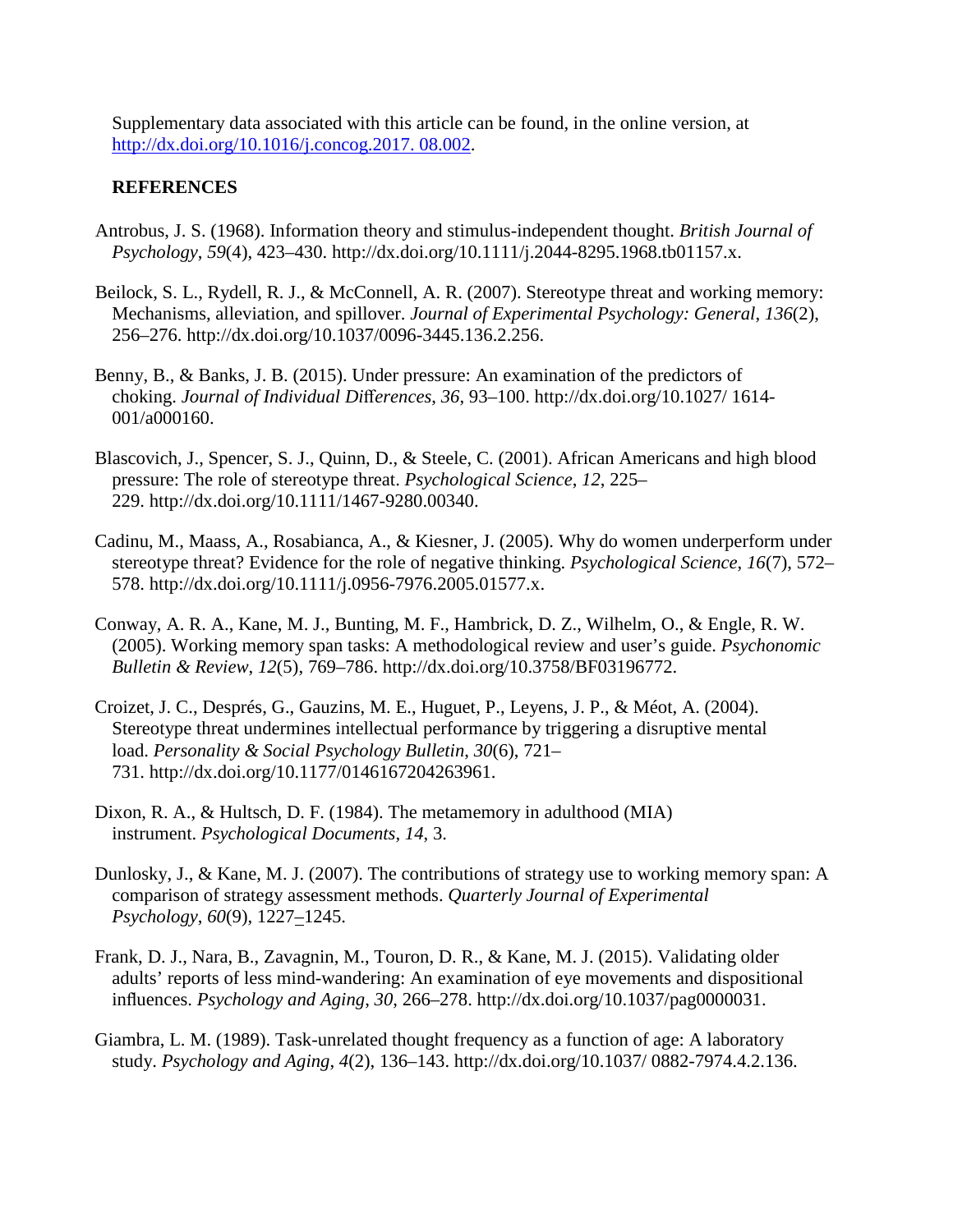- Gonçalves, O. F., Rêgo, G., Oliveira-Silva, P., Leite, J., Carvalho, S., Fregni, F., ... Boggio, P. S. (2017). Mind wandering and the attention network system. *Acta Psychologica*, *172*, 49– 54. http://dx.doi.org/10.1016/j.actpsy.2016.11.008.
- Grodsky, A., & Giambra, L. M. (1990–91). The consistency across vigilance and reading tasks of individual differences in the occurrence of task-unrelated and task- related images and thoughts. *Imagination, Cognition and Personality*, *10*(1), 39– 52. http://dx.doi.org/10.2190/6QG5-CXVV-4XUR-7P3K.
- Inzlicht, M., McKay, L., & Aronson, J. (2006). Stigma as ego depletion: How being the target of prejudice affects self-control. *Psychological Science*, *17*(3), 262– 269. http://dx.doi.org/10.1111/j.1467-9280.2006.01695.x.
- Jackson, J. D., & Balota, D. A. (2012). Mind wandering in younger and older adults: Converging evidence from the sustained attention to response task and reading for comprehension. *Psychology and Aging*, *27*(1), 106–119. http://dx.doi.org/10.1037/a0023933.
- Kane, M. J., Brown, L. H., McVay, J. C., Silvia, P. J., Myin-Germeys, I., & Kwapil, T. R. (2007). For whom the mind wanders, and when: An experience-sampling study of working memory and executive control in daily life. *Psychological Science*, *18*(7), 614– 621. http://dx.doi.org/10.1111/j.1467-9280.2007.01948.x.
- Kane, M. J., Gross, G. M., Chun, C. A., Smeekens, B. A., Meier, M. E., Silvia, P. J., & Kwapil, T. R. (2017). For whom the mind wanders, and when, varies across laboratory and daily-life settings. *Psychological Science*[.](http://dx.doi.org/10.1177/0956797617706086) http://dx.doi.org/10.1177/0956797617706086.
- Klinger, E., & Cox, W. M. (1987). Dimensions of thought flow in everyday life. *Imagination, Cognition, and Personality*, *7*(2), 105–128. http://dx.doi.org/10.2190/ 7K24G343-MTQW-115V.
- Krawietz, S. A., Tamplin, A. K., & Radvansky, G. A. (2012). Age and mind wandering during text comprehension. *Psychology and Aging*, *27*(4), 951–958. http://dx.doi. org/10.1037/a0028831.
- Levinson, D. B., Smallwood, J., & Davidson, R. J. (2012). The persistence of thought: Evidence for a role of working memory in the maintenance of task-unrelated thinking. *Psychological Science*, *23*, 375–380. http://dx.doi.org/10.1177/0956797611431465.
- Matthews, G., Joyner, L., Gilliland, K., Huggins, J., & Falconer, S. (1999). Validation of a comprehensive stress state questionnaire: Towards a state big three? In I. Merville, I. J. Deary, F. DeFruyt, & F. Ostendorf (Eds.), *Personality psychology in Europe* (pp. 33[5–3](http://refhub.elsevier.com/S1053-8100(17)30182-4/h0115)50). Tilburg: Tilburg University Press.
- McVay, J. C., & Kane, M. J. (2009). Conducting the train of thought: Working memory capacity, goal neglect, and mind wandering in an executive-control task. *Journal of Experimental Psychology: Learning, Memory, and Cognition*, *35*(1), 196– 204. http://dx.doi.org/10.1037/a0014104.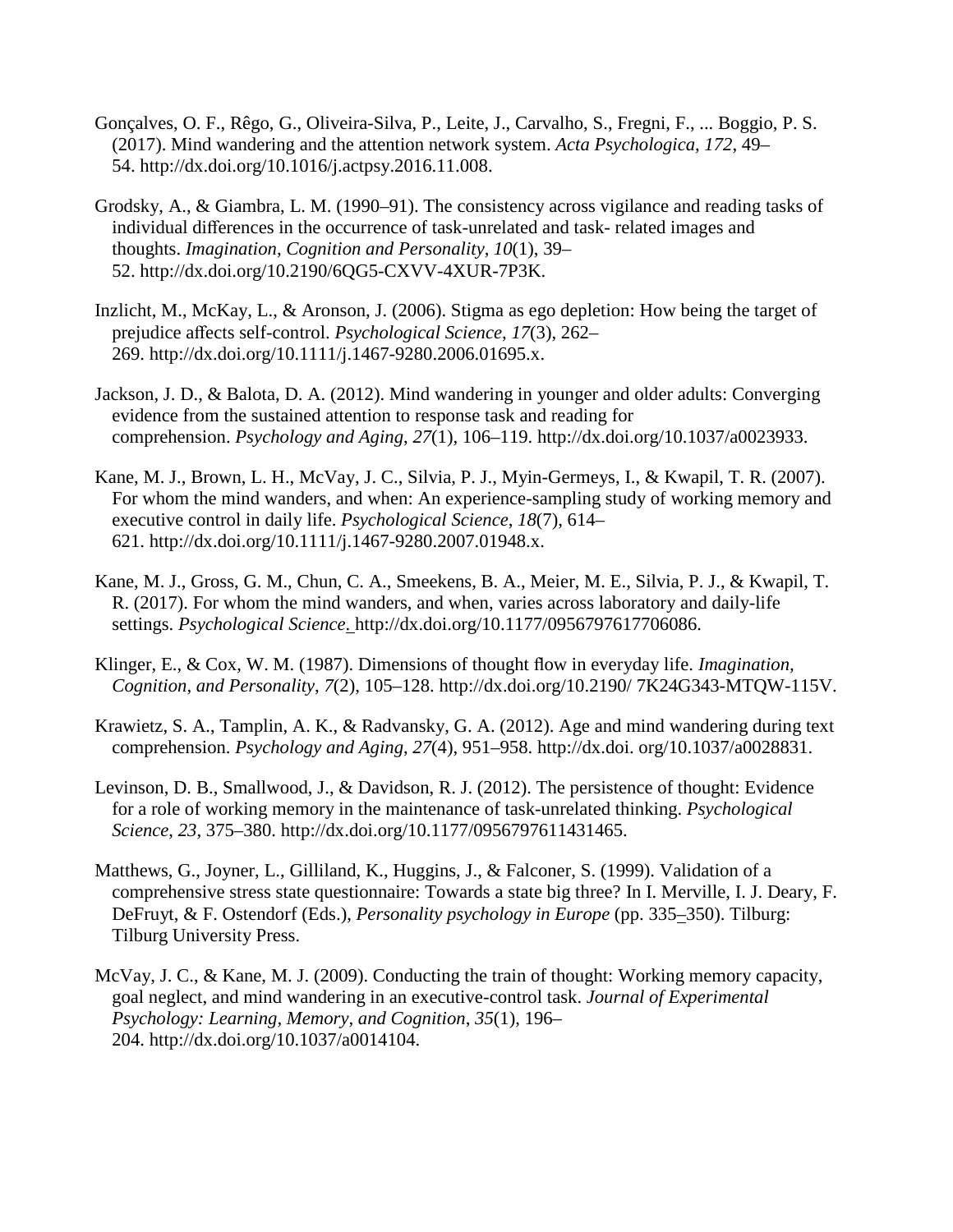- McVay, J. C., & Kane, M. J. (2010). Does mind wandering reflect executive function or executive failure? Comment on Smallwood and Schooler (2005) and Watkins (2008). *Psychological Bulletin*, *136*(2), 188–197. http://dx.doi.org/10.1037/a0018298.
- McVay, J. C., & Kane, M. J. (2012a). Why does working memory capacity predict variation in reading comprehension? On the influence of mind wandering and executive attention. *Journal of Experimental Psychology: General*, *141*(2), 302– 320. http://dx.doi.org/10.1037/a0025250 (Advance online publication).
- McVay, J. C., & Kane, M. J. (2012b). Drifting from slow to "D'oh!": Working memory capacity and mind wandering predict extreme reaction times and executive- control errors. *Journal of Experimental Psychology: Learning, Memory, and Cognition*, *38*(3), 525– 549. http://dx.doi.org/10.1037/a0025896.
- McVay, J. C., Kane, M. J., & Kwapil, T. R. (2009). Tracking the train of thought from the laboratory into everyday life: An experience-sampling study of mind- wandering across controlled and ecological contexts. *Psychonomic Bulletin & Review*, *16*(5), 857– 863. http://dx.doi.org/10.3758/PBR.16.5.857.
- McVay, J. C., Meier, M. E., Touron, D. R., & Kane, M. J. (2013). Aging ebbs the flow of thought: Adult age differences in mind wandering, executive control, and self- evaluation. *Acta Psychologica*, *142*(1), 136–147. http://dx.doi.org/10.1016/j.actpsy.2012.11.006.
- Mrazek, M. D., Chin, J. M., Schmader, T., Hartson, K. A., Smallwood, J., & Schooler, J. W. (2011). Threatened to distraction: Mind wandering as a consequence of stereotype threat. *Journal of Experimental Social Psychology*, *47*(6), 1243– 1248. http://dx.doi.org/10.1016/j.jesp.2011.05.011.
- Nosek, B. A., & Smyth, F. L. (2007). A multitrait-multimethod validation of the Implicit Association Test: Implicit and explicit attitudes are related but distinct constructs. *Experimental Psychology*, *54*(1), 14–29. http://dx.doi.org/10.1027/1618-3169.54.1.14.
- Schmader, T., Forbes, C. E., Zhang, S., & Mendes, W. B. (2009). A metacognitive perspective on the cognitive deficits experienced in intellectually threatening environments. *Personality and Social Psychology Bulletin*, *35*(5), 584–596. http://dx.doi.org/10.1177/0146167208330450.
- Schmader, T., Johns, M., & Forbes, C. (2008). An integrated process model of stereotype threat effects on performance. *Psychological Review*, *115*(2), 336–356. http:// dx.doi.org/10.1037/0033 295X.115.2.336.
- Schuster, C., Martiny, S. E., & Schmader, T. (2015). Distracted by the unthought Suppression and reappraisal of mind wandering under stereotype threat. *PLoS ONE*, *10*(3), http://dx.doi.org/10.1371/journal.pone.0122207.
- Seli, P., Carriere, J. S. A., Levene, M., & Smilek, D. (2013). How few and far between? Examining the effects of probe rate on self-reported mind wandering. *Frontiers in Psychology*, *4*, 430. http://dx.doi.org/10.3389/fpsyg.2013.00430.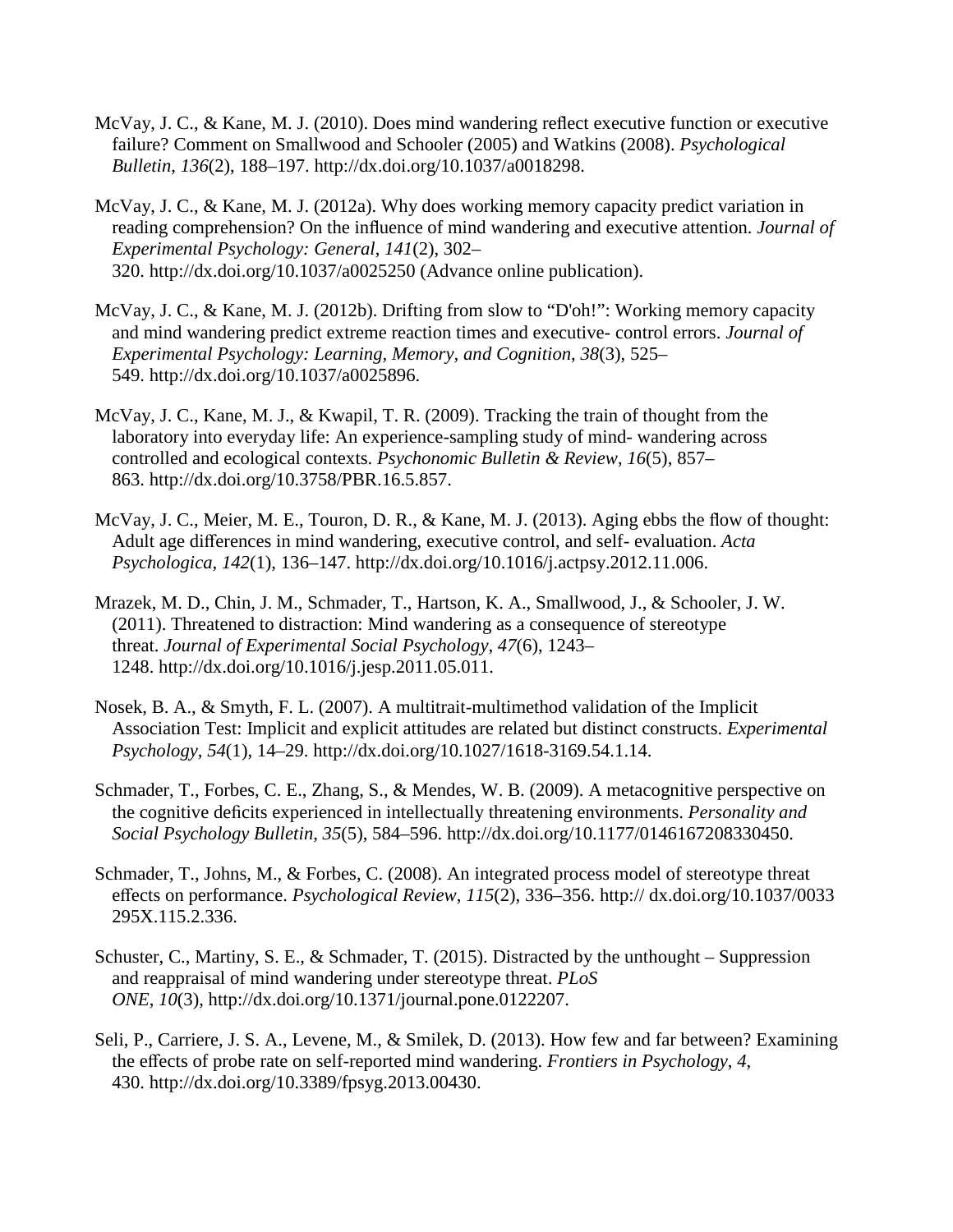- Smallwood, J. M., Davies, J. B., Heim, D., Finnigan, F., Sudberry, M., Oconnor, R., & Obonsawin, M. (2004). Subjective experience and the attentional lapse: Task engagement and disengagement during sustained attention. *Consciousness and Cognition*, *13*(4), 657– 690. http://dx.doi.org/10.1016/j.concog.2004.06.003.
- Smallwood, J. M., Fitzgerald, A., Miles, L. K., & Phillips, L. H. (2009). Shifting moods, wandering minds: Negative moods leads the mind to wander. *Emotion*, *9*(2), 271– 276. http://dx.doi.org/10.1037/a0014855.
- Smallwood, J., McSpadden, M., & Schooler, J. W. (2008). When attention matters: The curious incident of the wandering mind. *Memory & Cognition*, *36*(6), 1144– 1150. http://dx.doi.org/10.3758/MC.36.6.1144.
- Smallwood, J., O'Connor, R. C., & Heim, D. (2005). Rumination, dysphoria, and subjective experience. *Imagination, Cognition and Personality*, *24*(4), 355–367.
- Smallwood, J. M., & Schooler, J. W. (2006). The restless mind. *Psychological Bulletin*, *132*(6), 946–958. http://dx.doi.org/10.1037/0033-2909.132.6.946.
- Steele, C. M., & Aronson, J. (1995). Contending with a stereotype: African-American intellectual test performance and stereotype threat. *Journal of Personality and Social Psychology*, *69*(5), 797–811. http://dx.doi.org/10.1037/0022-3514.69.5.797.
- Teasdale, J. D., Dritschel, B. H., Taylor, M. J., Proctor, L., Lloyd, C. A., Nimmo-Smith, I., & Baddeley, A. (1995). Stimulus-independent thought depends on central executive resources. *Memory and Cognition*, *23*(5), 551–559. http://dx.doi.org/10.3758/BF03197257.

 $\overline{a}$ 

Watson, D., Clark, L. A., & Tellegan, A. (1988). Development and validation of brief measures of positive and negative affect: The PANAS scales. *Journal of Personality and Social Psychology*, *54*(6), 1063–1070.

<span id="page-16-1"></span><span id="page-16-0"></span> $1$  Although we were primarily interested in the effect of math-gender stereotype threat on TRI and task performance, data from male participants was also collected for both studies and for both conditions. For Study 1 we collected data from 49 male participants (24 control and 25 experimental). For Study 1, a 2x2 factorial ANOVA for probecaught TRI with gender and condition included as between-subjects factors revealed a gender by group interaction  $(F(1112) = 9.202, p = 0.003)$ . However, there was no main effect of gender  $(p = 0.083)$ , although female participants ( $M = 0.17$ ,  $SD = 0.13$ ) reported numerically more TRI than male participants ( $M = 0.13$ ,  $SD = 0.10$ ). There was also no main effect of group ( $p = 0.456$ ). If the stereotype threat manipulation inadvertently lead to general math anxiety in participants within the experimental group, we might have expected a group difference, with experimental participants reporting more TRI than control participants. This was not the case. Control participants  $(M = 0.14, SD = 0.12)$  reported roughly the same amount of TRI as participants tested in the stereotype threat condition ( $M = 0.17$ ,  $SD = 0.12$ ).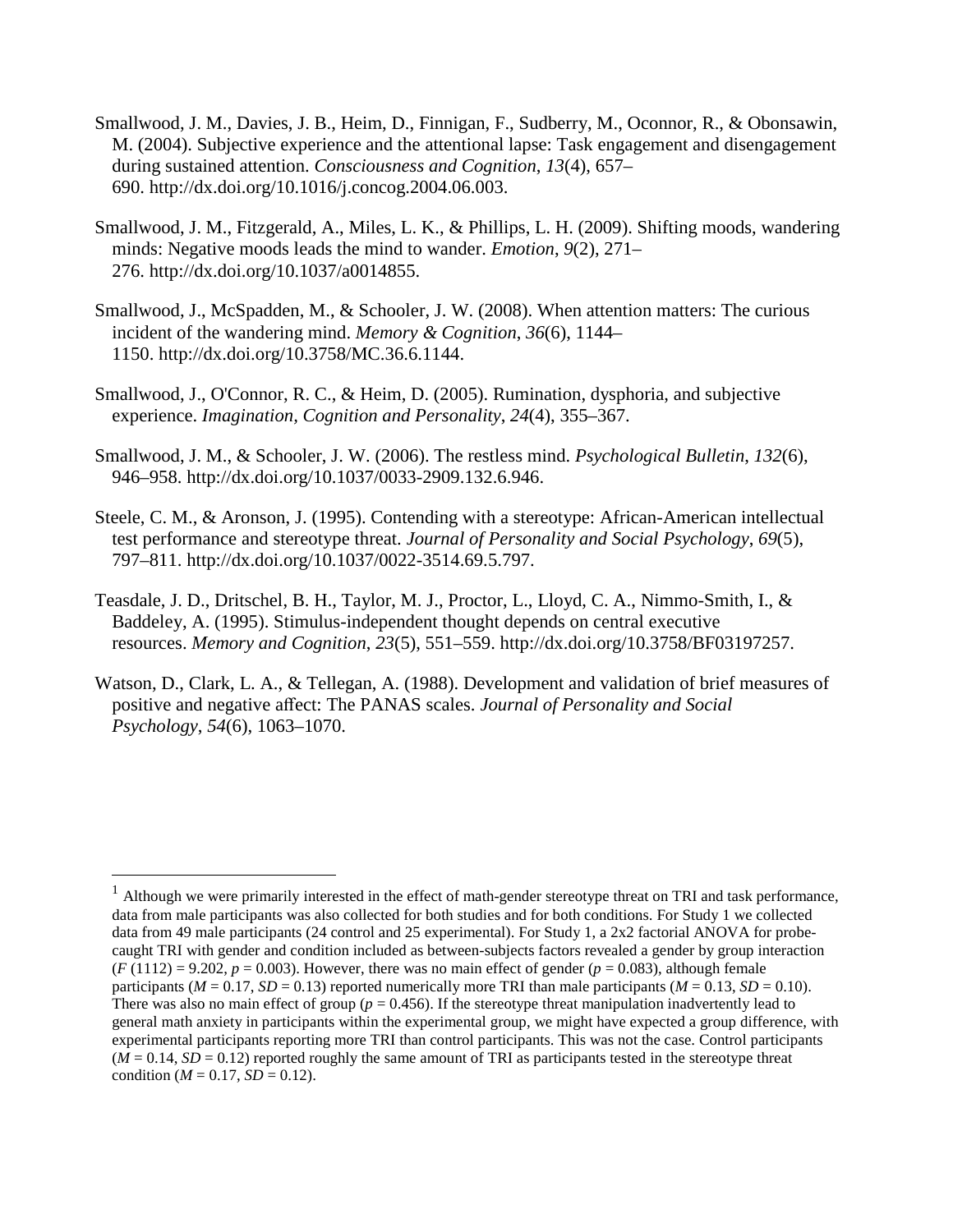$\overline{a}$  $A$  2  $\times$  2 factorial ANOVA for math verification accuracy with gender and condition included as between-subjects factors did not reveal a main effect of group ( $p = 0.921$ ). Control participants ( $M = 91.54$ ,  $SD = 3.70$ ) and experimental participants ( $M = 91.40$ ,  $SD = 3.62$ ) had very similar math verification performance. Again, if the stereotype threat manipulation inadvertently lead to general math anxiety in participants within the experimental group, we might have expected a group difference, with experimental participants performing more poorly on the math verification portion of the OSPAN than control participants. The factorial ANOVA likewise did not reveal a main effect of gender ( $p = 0.642$ ). Female ( $M = 91.32$ ,  $SD = 3.99$ ) and male ( $M = 91.65$ ,  $SD = 3.19$ ) participants had similar math verification performance. There was no group  $*$  gender interaction ( $p = 0.970$ ).

<span id="page-17-0"></span>Male participants in the study 1 control condition ( $M = 0.15$ ,  $SD = 0.10$ ) and experimental condition  $(M = 0.10, SD = 0.10)$  did not differ significantly from each other in terms of probe-caught TRI ( $p = 0.505$ ), suggesting that the stereotype threat manipulation did not lead to math anxiety or an increase in performance-related concerns in male participants within the experimental group that received a stereotype threat manipulation. In the study 1 control condition, male participants ( $M = 0.16$ ,  $SD = 0.10$ ) and female participants ( $M = 0.13$ ,  $SD = 0.13$ ) did not differ significantly in terms of probe-caught TRI ( $p = 0.076$ ). This suggests that female control participants were not experiencing a greater degree of performance-related concerns than male participants.

<span id="page-17-1"></span>Study 2 included data from 35 male participants (18 control and 17 experimental). A 2x2 factorial ANOVA for probe-caught TRI with gender and condition as between- subjects factors revealed a gender by group interaction  $(F (1,95) = 5.600, p = 0.020)$  but not main effects of gender  $(p = 0.928)$  or group  $(p = 0.532)$ . Female participants  $(M = 0.13, SD = 0.17)$  and male participants  $(M = 0.13, SD = 0.14)$  reported the same amount of probe-caught TRI. Control participants ( $M = 0.11$ ,  $SD = 0.11$ ) reported numerically less TRI compared to participants tested in the stereotype threat condition ( $M = 0.15$ ,  $SD = 0.19$ ), but this difference was not significant.

 $A$  2  $\times$  2 factorial ANOVA for math verification accuracy with gender and condition included as between-subjects factors revealed a gender by group interaction  $(F(1,95) = 5.583, p = 0.020)$  and a main effect of group  $(F(1,95) = 6.016, p = 0.016)$ , with control participants  $(M = 93.65, SD = 2.33)$  obtaining higher math verification accuracy than experimental participants ( $\dot{M} = 91.40$ ,  $SD = 3.65$ ). There was no main effect of gender ( $p = 0.488$ ). Female ( $M = 92.35$ ,  $SD = 4.25$ ) and male ( $M = 92.86$ ,  $SD = 2.32$ ) participants had similar math verification performance. The fact that control female participants performed similarly on the math task to control male participants suggests that female participants within the control group were not experiencing stereotype threat.

Males in the control ( $M = 0.16$ ,  $SD = 0.10$ ) condition reported more TRI than males in the experimental condition  $(M = 0.11, SD = 0.16)$ , but this difference was not significant ( $p = 0.717$ ). Males in the control  $(M = 92.89, SD = 2.30)$  and experimental  $(M = 92.82, SD = 2.40)$  conditions likewise did not differ from each other in terms of OSPAN math verification accuracy ( $p = 0.878$ ). Again, this would suggest that the stereotype threat manipulation did not lead to increased math anxiety in males within the experimental condition. Control condition males ( $M = 92.89$ ,  $SD = 2.30$ ) and females ( $M = 94.10$ ,  $SD = 2.28$ ) did not differ in terms of OSPAN math verification accuracy  $(p = 0.965)$ . Again, the fact that control female participants performed similarly on the math task to control male participants suggests that female participants within the control group were not experiencing stereotype threat. Control condition males ( $M = 0.16$ ,  $SD = 0.10$ ) and females ( $M = 0.08$ ,  $SD = 0.10$ ) also did not differ significantly in terms of probe-caught TRI ( $p = 0.973$ ).

The patterns above support the experimental manipulation as impacting TRI frequency during the task due to gender-based stereotype threat regarding math performance.

<sup>2</sup> In addition to the measures described within the text of this article, the following additional measures were included. These are not central to the study but are reported here in the interest of full and open reporting. The Interest subscale of the Dundee Stress State Questionnaire (DSSQ; Matthews, Joyner, Gililand, Huggins, & Falconer) was included as a measure of task interest, along with a single-item post-task question about task interest. In addition to a single-item question about perceived difficulty of the math verification portion of the OSPAN, participants responded to a single-item question about their perceived overall OSPAN task difficulty. Participants answered a single-item question about how focused they were on accurately verifying math equations and how focused they were on accurately recalling letters during the OSPAN. To further measure task effort and motivation, participants responded to single-item post-task questions about how satisfied they were with their OSPAN performance, how much effort they put into the OSPAN, and how well they thought they did on the OSPAN.